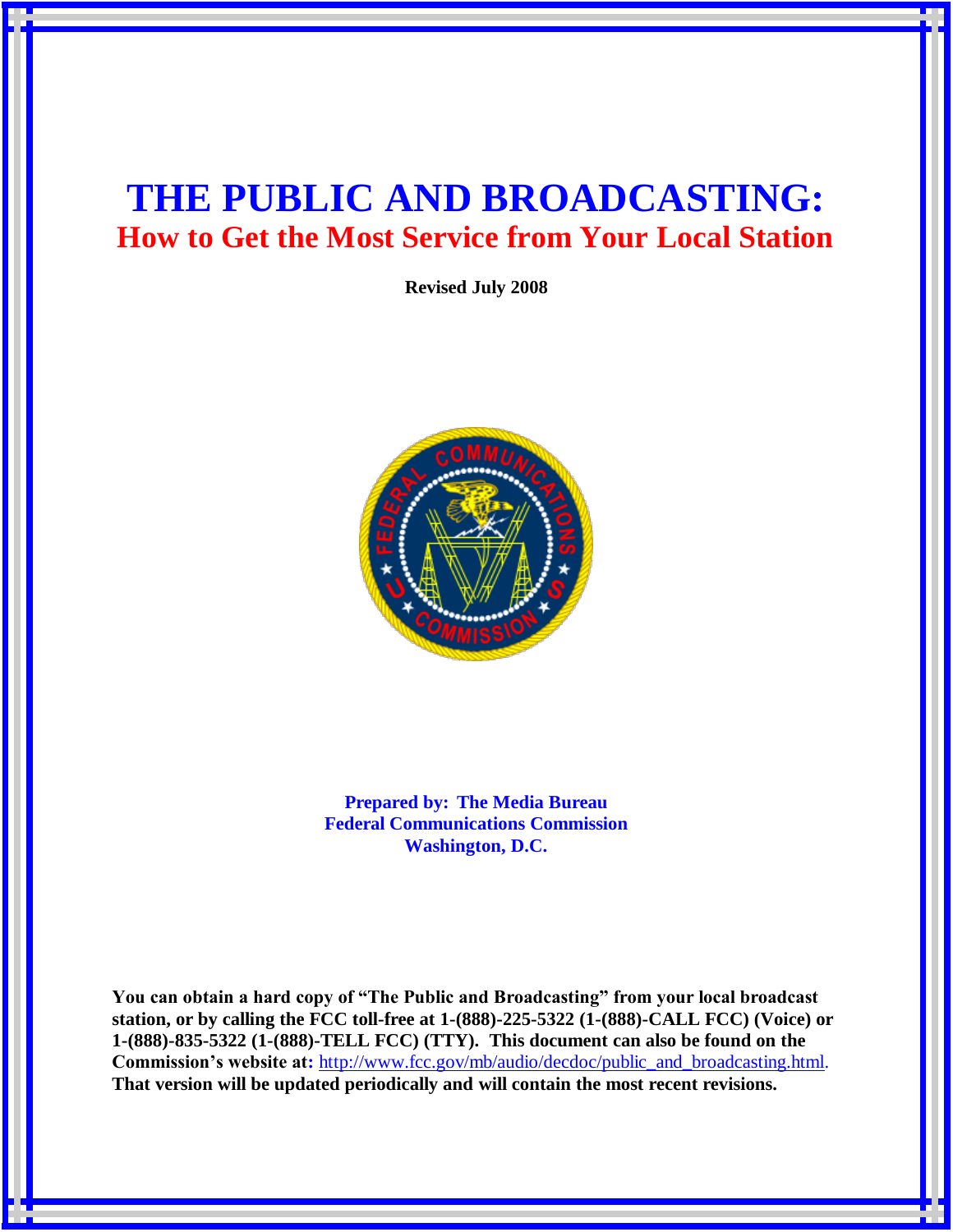# **TABLE OF CONTENTS**

# **Page (PDF Version)**

#### **BROADCAST PROGRAMMING: LAW AND POLICY ON SPECIFIC KINDS OF PROCPAMMING**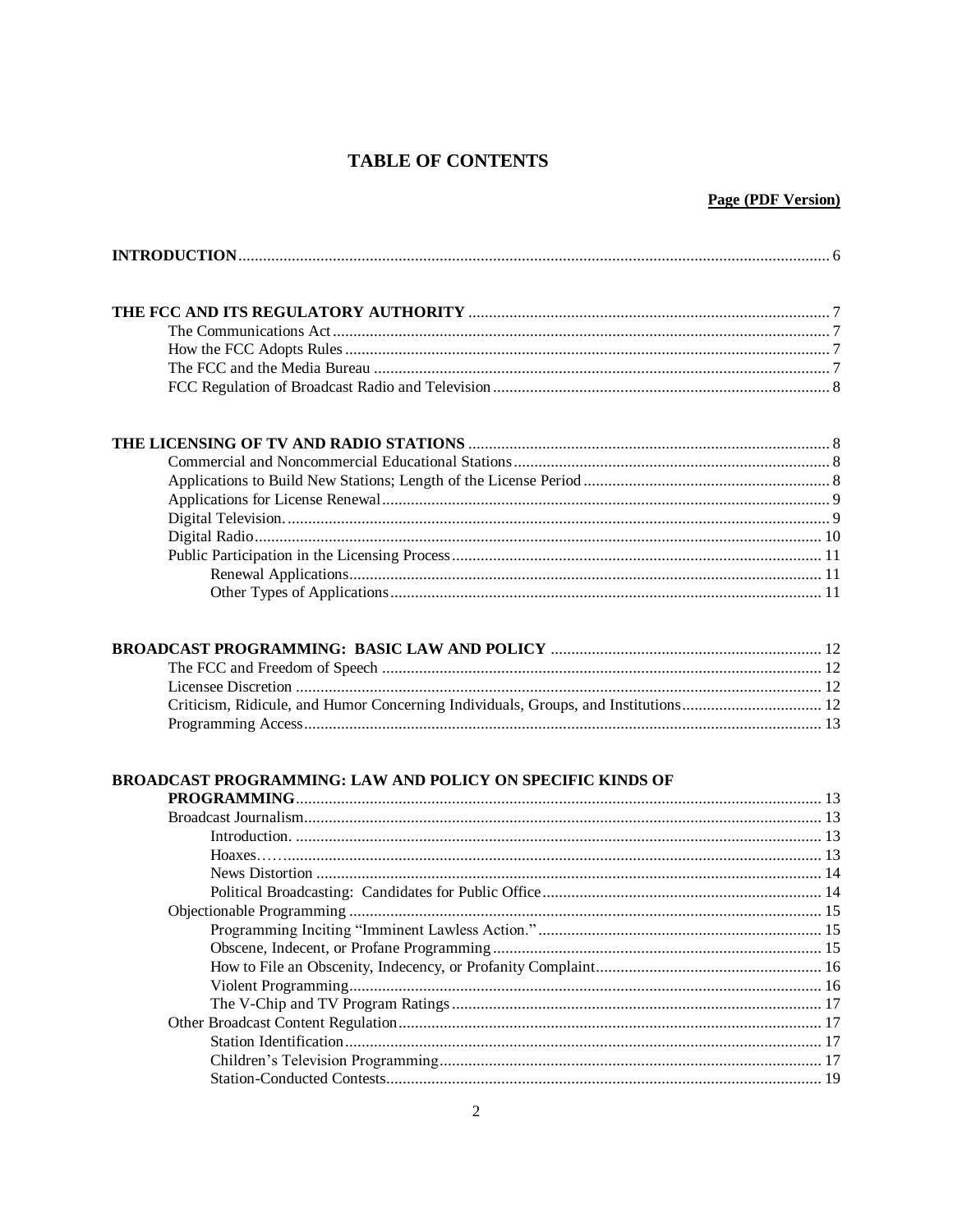|  | . 27 |
|--|------|
|  |      |
|  |      |
|  |      |
|  |      |
|  |      |
|  |      |
|  |      |
|  |      |
|  |      |
|  |      |
|  |      |
|  |      |
|  |      |
|  |      |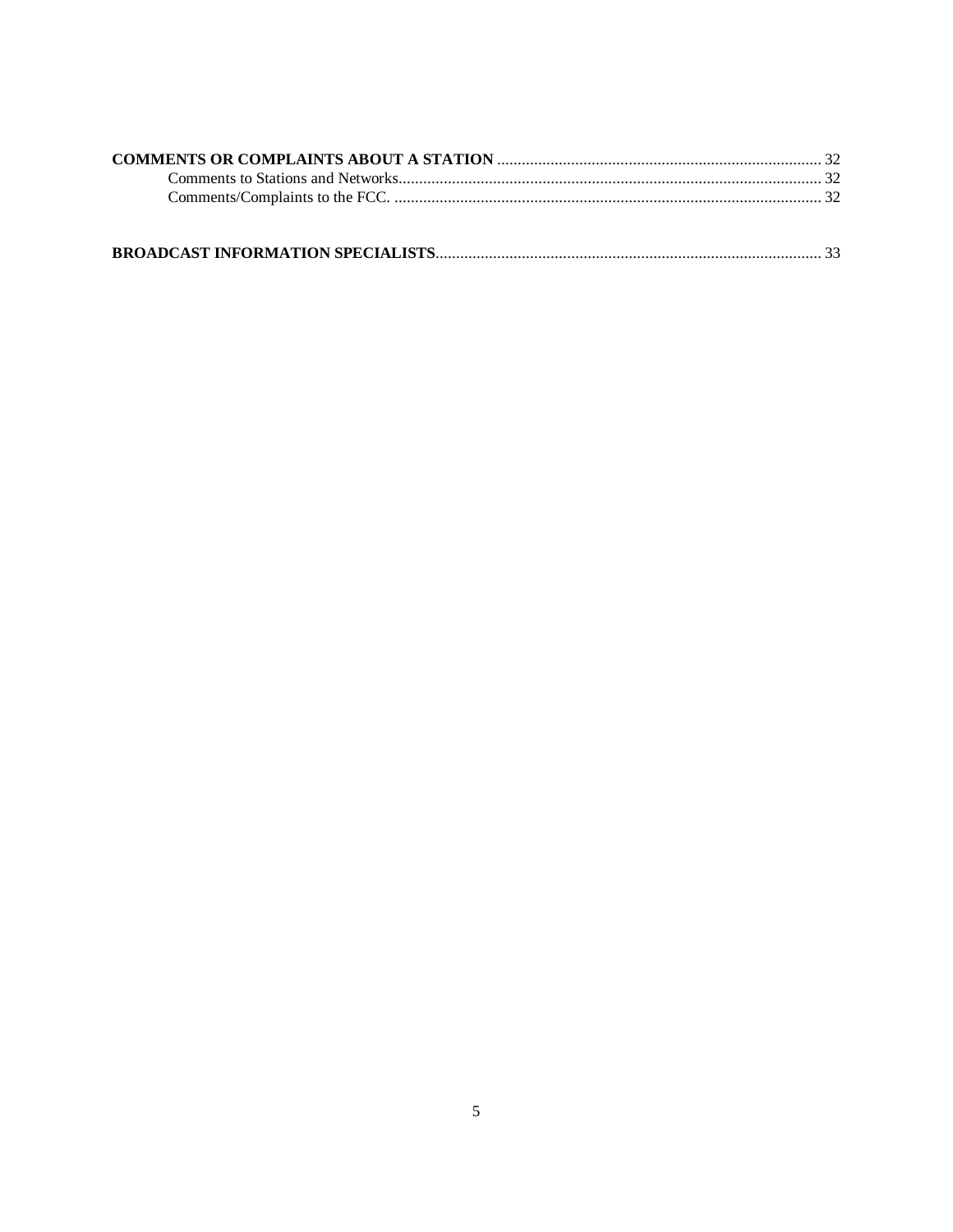#### **INTRODUCTION**

This Manual is published by the Federal Communications Commission (the "FCC" or the "Commission"), the federal agency directed by Congress to regulate broadcasting. It provides a brief overview of the FCC's regulation of broadcast radio and television licensees, describing how the FCC authorizes broadcast stations, the various rules relating to broadcast programming and operations with which stations must comply, and the essential obligation of licensees that their stations serve their local communities. The Manual also outlines how you can become involved in assessing whether your local stations are complying with the FCC's rules and meeting these service obligations, and what you can do if you believe that they are not.

In exchange for obtaining a valuable license to operate a broadcast station using the public airwaves, each radio and television licensee is required by law to operate its station in the "public interest, convenience and necessity." This means that it must air programming that is responsive to the needs and problems of its local community of license.

To do so, each station licensee must affirmatively identify those needs and problems and then specifically treat those local matters that it deems to be significant in the news, public affairs, political and other programming that it airs. As discussed at page 29 of this Manual, each station must provide the public with information about how it has met this obligation by means of quarterly reports, which contain a listing of the programming that it has aired that the licensee believes provided significant treatment of issues facing the community. As discussed in detail at pages 25-31 of this Manual, each station also must maintain and make available to any member of the public for inspection, generally at its studio, a local public inspection file which contains these reports, as well as other materials that pertain to the station's operations and dealings with the FCC and with the community that it is licensed to serve. The public file is an excellent resource to gauge a station's performance of its obligations as a Commission licensee. In the future, television stations with websites will be required to post most of the content of their public files on their websites, or on the website of their state local broadcasters association, if permitted.

The purpose of this Manual is to provide you with the basic tools necessary to ensure that the stations that are licensed to serve you meet their obligations and provide high quality broadcast service. Station licensees, as the trustees of the public's airwaves, must use the broadcast medium to serve the public interest. We at the FCC want you to become involved, if you have any concerns about a local station – including its general operation, programming or other matters – by making your opinion known to the licensee and, if necessary, by advising us of those concerns so that we can take appropriate action. An informed and actively engaged public plays a vital role in helping each station to operate appropriately and serve the needs of its local community.

This Manual provides only a general overview of our broadcast regulation. It is not intended to be a comprehensive or controlling statement of the broadcast rules and policies. Our Internet home page [\(www.fcc.gov\)](http://www.fcc.gov/) contains additional information about the Commission, our rules, current FCC proceedings, and other issues. At the close of each section of this Manual, we provide links to those places on the FCC website that provide additional information about the subject matter discussed in the section. Although we will periodically update this Manual and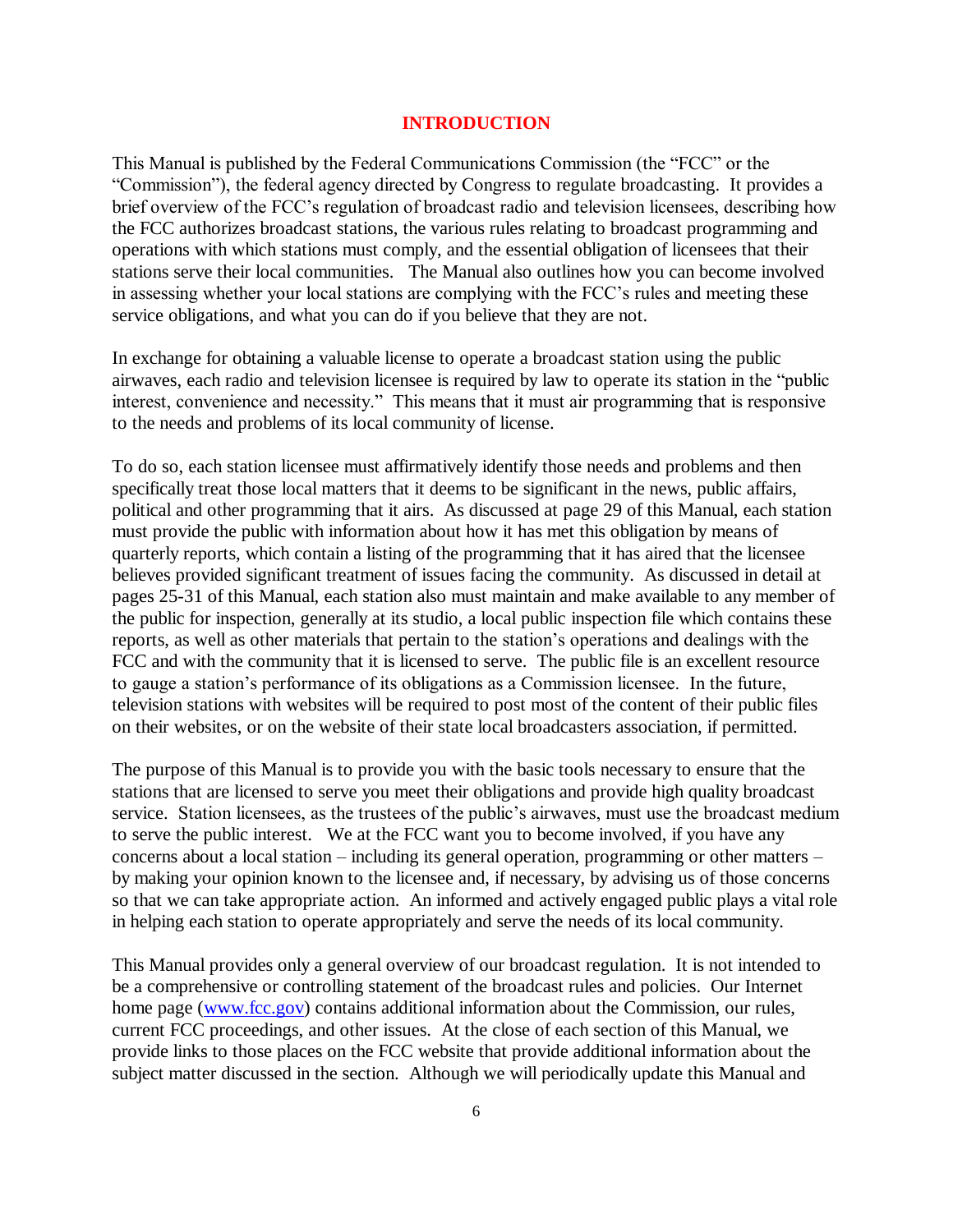maintain the current version on the FCC website at

[www.fcc.gov/mb/audio/decdoc/public\\_and\\_broadcasting.html,](http://www.fcc.gov/mb/audio/decdoc/public_and_broadcasting.html) we urge you to also make use of the resources contained in these links, which may outline any more recent developments in the law not discussed in the current version of the Manual. If you have any specific questions, you may also contact our Broadcast Information Specialist for radio or television, depending on the nature of your inquiry, by calling toll-free, by facsimile, or by sending an e-mail in the manner noted at pages 32-33 of this Manual.

## **THE FCC AND ITS REGULATORY AUTHORITY**

**The Communications Act.** The FCC was created by Congress in the Communications Act for the purpose of "regulating interstate and foreign commerce in communication by wire and radio so as to make available, so far as possible, to all the people of the United States, without discrimination on the basis of race, color, religion, national origin, or sex, a rapid, efficient, Nation-wide, and world-wide wire and radio communications service . . . ." (In this context, the word "radio" covers both broadcast radio and television.) The Communications Act authorizes the FCC to "make such regulations not inconsistent with law as it may deem necessary to prevent interference between stations and to carry out the provisions of [the] Act." It directs us to base our broadcast licensing decisions on the determination of whether those actions will serve the public interest, convenience, and necessity.

**How the FCC Adopts Rules.** As is the case with most other federal agencies, the FCC generally cannot adopt or change rules without first describing or publishing the proposed rules and seeking comment on them from the public. We release a document called a Notice of Proposed Rule Making, in which we explain the new rules or rule changes that we are proposing and establish a filing deadline for public comment on them. (All such FCC Notices are included in the Commission's Daily Digest and are posted on our website at

[http://www.fcc.gov/Daily\\_Releases/Daily\\_Digest\)](http://www.fcc.gov/Daily_Releases/Daily_Digest). After we have had a chance to hear from the public and have considered all comments received, we generally have several options. We can: (1) adopt some or all of the proposed rules, (2) adopt a modified version of some or all of the proposed rules, (3) ask for public comment on additional issues relating to the proposals, or (4) end the rulemaking proceeding without adopting any rules at all. You can find information about how to file comments in our rulemaking proceedings on our Internet website at [www.fcc.gov/cgb/consumerfacts/howtocomment.html.](http://www.fcc.gov/cgb/consumerfacts/howtocomment.html) The site also provides instructions on how you can file comments electronically. In addition to adopting rules, we also establish broadcast regulatory policies through the individual cases that we decide, such as those involving license renewals, station sales, and complaints about violations of FCC rules.

**The FCC and the Media Bureau.** The FCC has five Commissioners, each of whom is appointed by the President and confirmed by the Senate. Serving under the Commissioners are a number of Offices and operating Bureaus. One of those is the Media Bureau, which has day-today responsibility for developing, recommending, and administering the rules governing the media, including radio and television stations. The FCC's broadcast rules are contained in Title 47 of the Code of Federal Regulations ("CFR"), Parts 73 (broadcast) and 74 (auxiliary broadcast,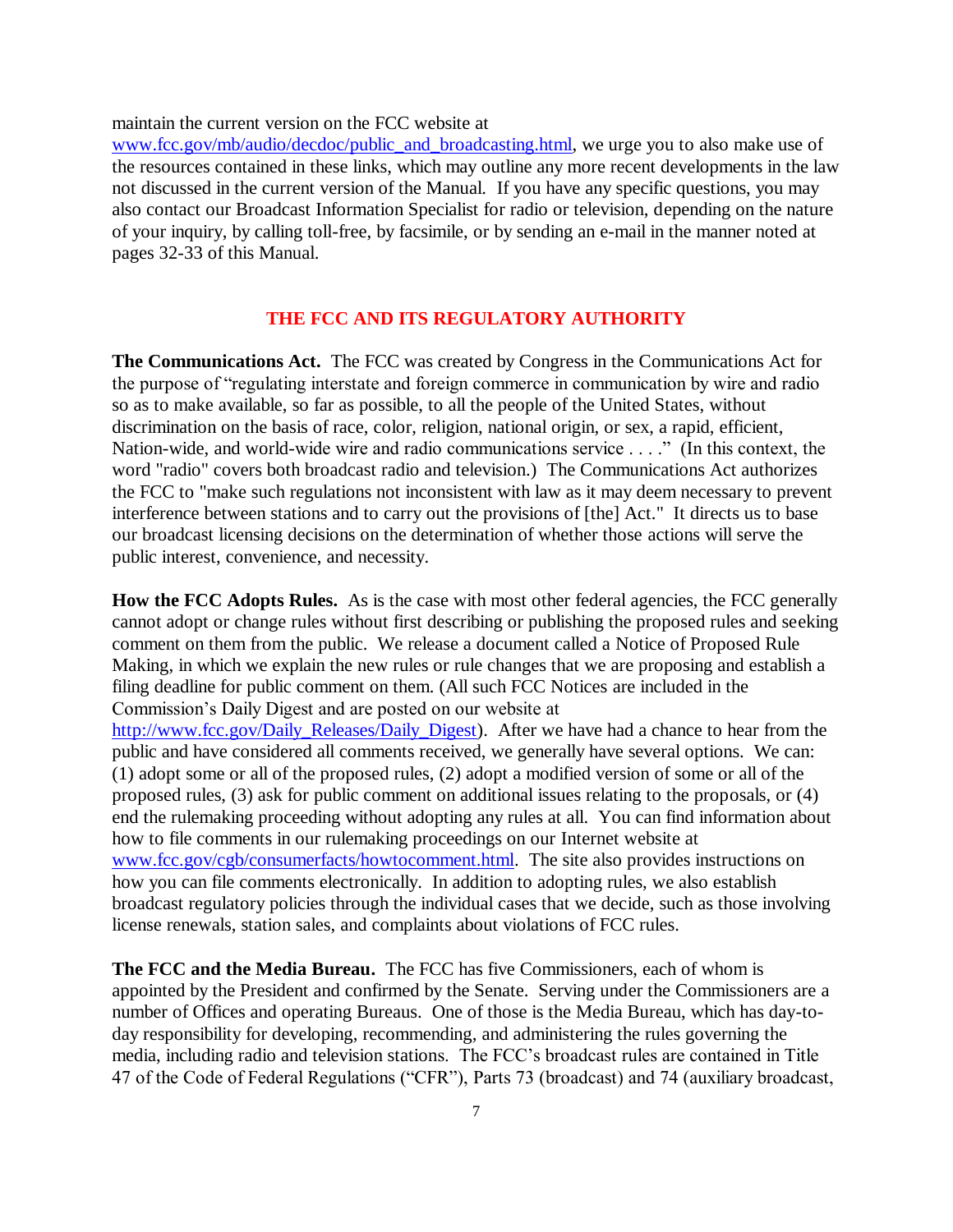including low power TV, and translator stations). Our rules of practice and procedure can be found in Title 47 CFR, Part 1. A link to those rules can be found on our website at [http://wireless.fcc.gov/index.htm?job=rules\\_and\\_regulations.](http://wireless.fcc.gov/index.htm?job=rules_and_regulations) Additional information about the Commission's Offices and Bureaus, including their respective functions, can be found at [http://www.fcc.gov/aboutus.html.](http://www.fcc.gov/aboutus.html)

**FCC Regulation of Broadcast Radio and Television.** The FCC allocates (that is, designates a portion of the broadcast spectrum to) new broadcast stations based upon both the relative needs of various communities for additional broadcast outlets and specified engineering standards designed to prevent interference among stations and to other communications users. As noted above, whenever we review an application – whether to build a new station, modify or renew a license or sell a station – we must determine if its grant would serve the public interest. As discussed earlier, we expect station licensees to be aware of the important problems and issues facing their local communities and to foster public understanding by presenting programming that relates to those local issues. As discussed in this Manual, however, broadcasters – not the FCC or any other government agency – are responsible for selecting the material that they air. By operation of the First Amendment to the U.S. Constitution, and because the Communications Act expressly prohibits the Commission from censoring broadcast matter, our role in overseeing program content is very limited.

We license only individual broadcast stations. We do not license TV or radio networks (such as CBS, NBC, ABC or Fox) or other organizations with which stations have relationships (such as PBS or NPR), except to the extent that those entities may also be station licensees. We also do not regulate information provided over the Internet, nor do we intervene in private disputes involving broadcast stations or their licensees. Instead, we usually defer to the parties, courts, or other agencies to resolve such disputes.

### **THE LICENSING OF TV AND RADIO STATIONS**

**Commercial and Noncommercial Educational Stations.** The FCC licenses FM radio and TV stations as either commercial or noncommercial educational ("NCE"). (All AM radio stations are licensed as commercial facilities.) Commercial stations generally support themselves through the sale of advertising. In contrast, NCE stations generally meet their operating expenses with contributions received from listeners and viewers, and also may receive government funding. In addition, NCE stations may receive contributions from for-profit entities, and are permitted to acknowledge such contributions or underwriting donations with announcements naming and generally describing the contributing party or donor. However, NCE stations may not broadcast commercials or other promotional announcements on behalf of for-profit entities. These limitations on NCE stations are discussed further at page 21 of this Manual.

**Applications to Build New Stations; Length of the License Period.** Before a party can build a new TV or radio station, it first must apply to the FCC for a construction permit. The applicant must demonstrate in its application that it is qualified to construct and operate the station as specified in its application and that its proposed facility will not cause objectionable interference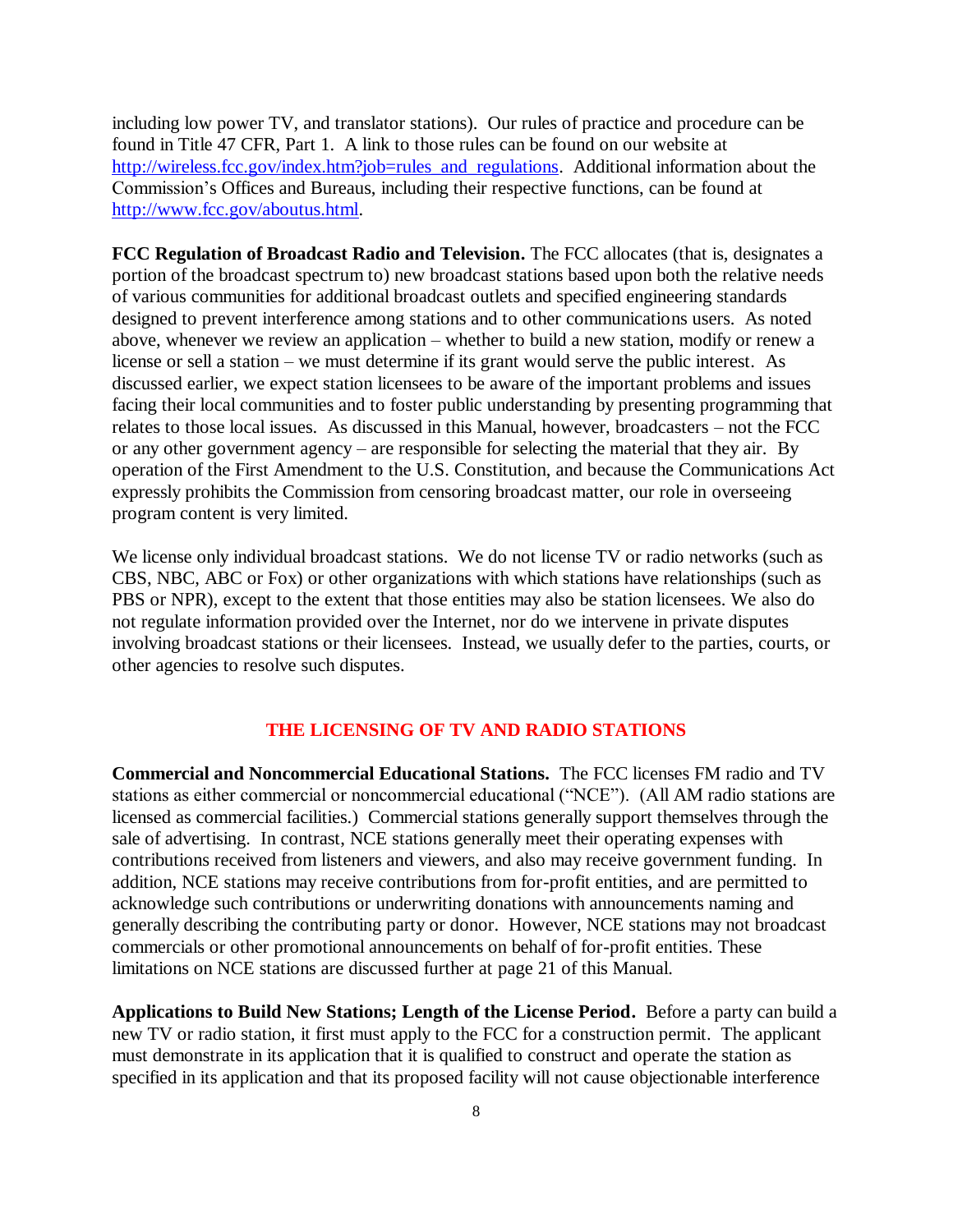to any other station. Once its application has been granted, the applicant is issued a construction permit, which authorizes it to build the station within a specified period of time, usually three years. After the applicant (now considered a "permittee") builds the station, it must file a license application, in which it certifies that it has constructed the station consistent with the technical and other terms specified in its construction permit. Upon grant of that license application, the FCC issues the new license to operate to the permittee (now considered a "licensee"), which authorizes the new licensee to operate for a stated period of time, up to eight years. At the close of this period, the licensee must seek renewal of its station license.

**Applications for License Renewal.** Licenses expire and renewal applications are due on a staggered basis, based upon the state in which the station is licensed. Before we can renew a station's license, we must first determine whether, during the preceding license term, the licensee has served the public interest; has not committed any serious violations of the Communications Act or the FCC's rules; and has not committed other violations which, taken together, would constitute a pattern of abuse. To assist us in this evaluative process, a station licensee must file a renewal application (FCC Form 303-S), in which it must respond concerning whether:

- it has sent us certain required reports;
- neither it nor its owners have or have had any interest in a broadcast application involved in an FCC proceeding in which character issues were resolved adversely to the applicant or were left unresolved, or were raised in connection with a pending application;
- its ownership is consistent with the Communications Act's restrictions on licensee interests held by foreign governments, foreign corporations, and non-U.S. citizens;
- there has not been an adverse finding or adverse final action against it or its owners by a court or administrative body in a civil or criminal proceeding involving a felony, mass media-related antitrust or unfair competition law, the making of fraudulent statements to a governmental unit, or discrimination;
- there were no adjudicated violations of the Communications Act or the Commission's rules during the current license term;
- neither the licensee nor its owners have been denied federal benefits due to drug law violations;
- its station operation complies with the Commission's radiofrequency ("RF") radiation exposure standards;
- it has, in a timely manner, placed and maintained certain specified materials in its public inspection file (as discussed at pages 25-31 of this Manual);
- it has not discontinued station operations for more than 12 consecutive months during the preceding license term and is currently broadcasting programming;
- it has filed FCC Form 396, the Broadcast Equal Employment Opportunity Program Report; and
- if the application is for renewal of a television license, it has complied with the limitations on commercial matter aired during children's programming and filed the necessary Children's Television Programming Reports (FCC Form 398) (as discussed at page 17 of this Manual).

**Digital Television.** After February 17, 2009, all full-power TV stations are required to stop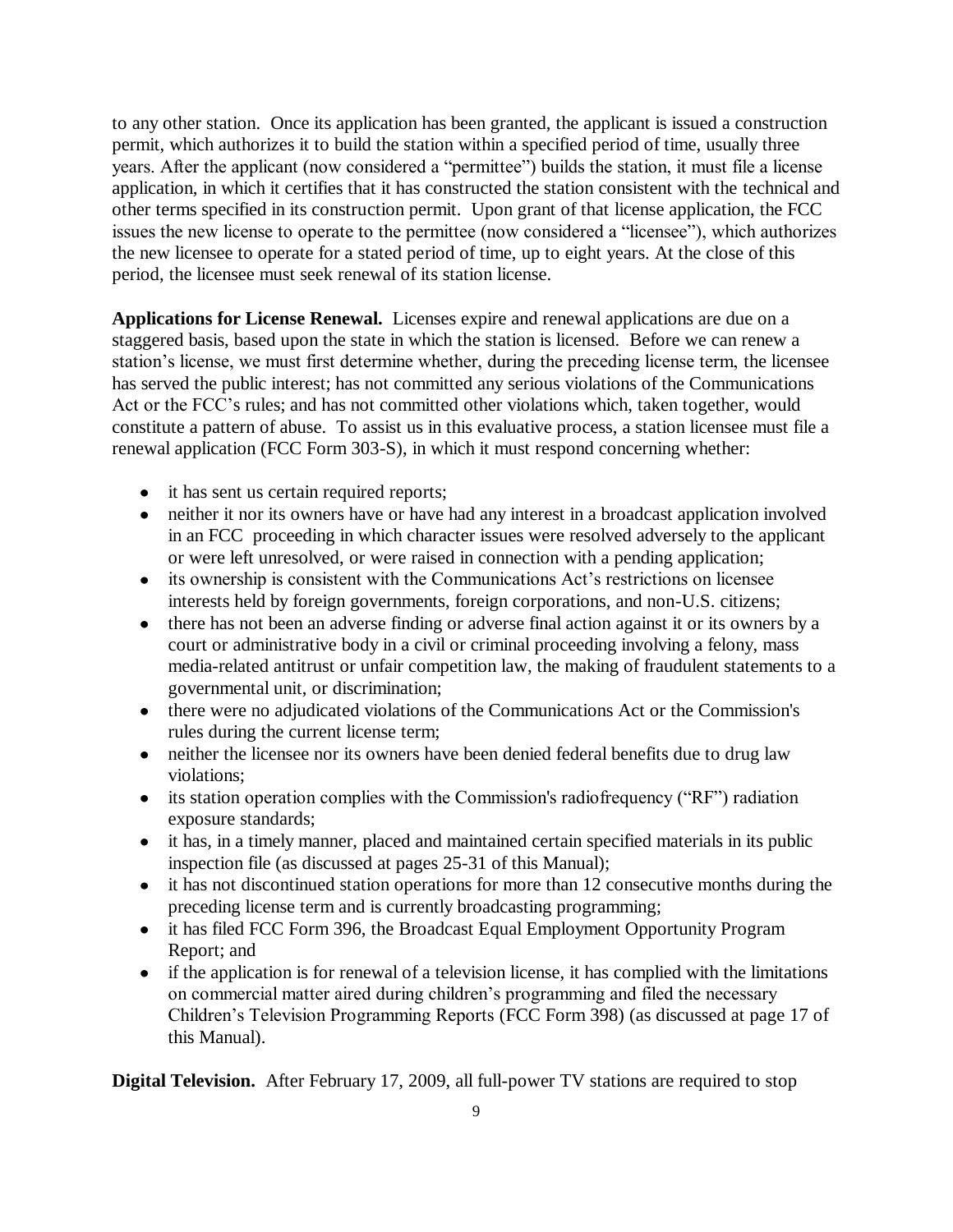broadcasting in analog and continue broadcasting only in digital. This is known as the "DTV transition." Because digital is much more efficient than analog, part of the scarce and valuable spectrum that is currently used for analog broadcasting will be used for important new services such as enhanced public safety communications for police, fire departments, and emergency rescue workers. Part of the spectrum will also be made available for advanced wireless services such as wireless broadband.

Digital broadcasting also enables television stations to offer viewers several benefits. For example, stations broadcasting in digital can offer viewers improved picture and sound quality as well as more programming options (referred to as "multicasting") because digital technology gives each television station the ability to broadcast multiple channels at the same time.

Consumers who receive television signals via over-the-air antennas (as opposed to subscribers to pay services like cable and satellite TV) will be able to receive digital signals on their analog sets if they purchase a digital-to-analog converter box that converts the digital signals to analog. Alternatively, if consumers purchase a digital television (a TV with built in digital tuner), they will be able to receive digital broadcast programming. If your TV set receives local broadcast stations through a paid provider such as cable or satellite TV, it is already prepared for the DTV transition.

Regarding consumers who are shopping for new televisions, the Commission's digital tuner rule prohibits the importation or interstate shipment of any device containing an analog tuner unless it also contains a digital tuner. Retailers may continue to sell analog-only devices from existing inventory. However, at the point of sale, retailers must post notices advising consumers that TV sets and equipment such as VCRs that contain only an analog tuner will not be able to receive over-the-air-television signals from full-power broadcast stations after February 17, 2009, without the use of a digital-to-analog converter box.

Television broadcasters must promote public awareness of the DTV transition with an on-air education campaign, providing consumers with information about the transition. They must report their efforts on a quarterly basis by filing FCC Form 388 with the Commission, posting each such Form on their website and placing them in their station public inspection files.

While the February 17, 2009, deadline for ending analog broadcasts does not apply to low-power, Class A, and TV translator stations, these stations will eventually transition to all-digital service. In the meantime, some consumers may continue to receive programming from these stations in analog format after the transition date.

Additional information concerning the DTV transition can be found on the FCC's website, at [http://www.dtv.gov,](http://www.dtv.gov/) or by calling toll free 1-888-CALL-FCC (Voice) or 1-888-TELL-FCC (TTY).

**Digital Radio.** The FCC has also approved digital operation for AM and FM radio broadcast stations (often referred to as "HD Radio"). As with DTV, digital radio substantially improves the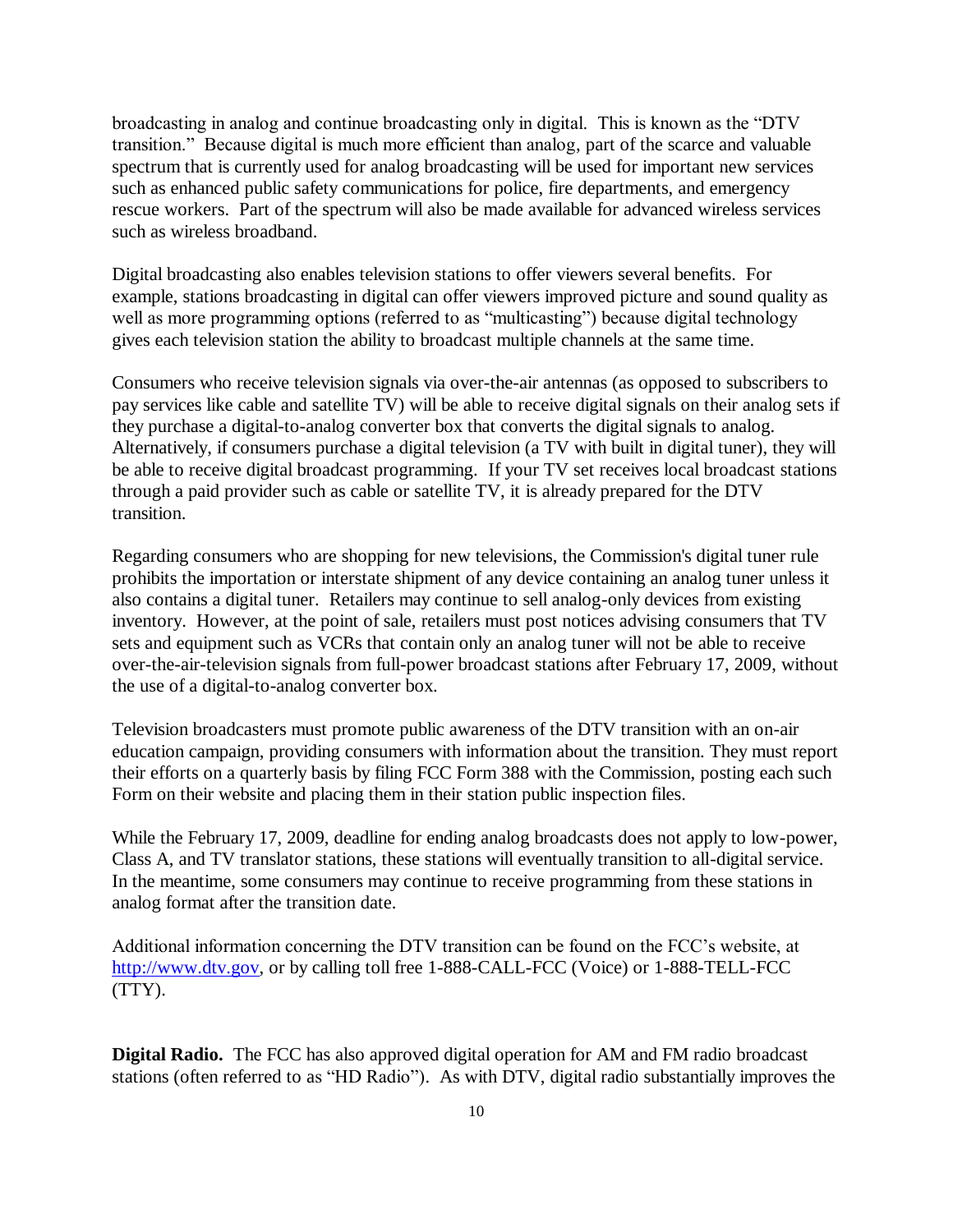quality of the radio signal and allows a station to offer multicasting over several programming streams, as well as certain enhanced services. Unlike the mandatory digital transition deadline for television stations however, radio stations will be able to continue to operate in analog and will have discretion whether also to transmit in digital and, if so, when to begin such operation. In order to receive the digital signals of those stations that choose to so operate, consumers will have to purchase new receivers.

Because digital radio technology allows a radio station to transmit simultaneously in both analog and digital, however, listeners will be able to continue to use their current radios to receive the analog signals of radio stations that transmit both analog and digital signals. Receivers are being marketed that incorporate both modes of reception, with the ability to automatically switch to the analog signal if the digital signal cannot be detected or is lost by the receiver. For additional information about digital radio, see [http://www.fcc.gov/mb/audio/digital/index.html.](http://www.fcc.gov/mb/audio/digital/index.html)

#### **Public Participation in the Licensing Process**

**Renewal Applications.** You can submit a protest against a station's license renewal application by filing a formal petition to deny its application, or by sending us an informal objection to the application. Before its license expires, each station licensee must broadcast a series of announcements providing the date its license will expire, the filing date for the renewal application, the date by which formal petitions against it must be filed, and the location of the station's public inspection file that contains the application. Petitions to deny the application must be filed by the end of the first day of the last full calendar month of the expiring license term. (For example, if the license expires on December 31, we must receive any petition at our Washington, D.C. headquarters by the end of the day on December 1.)

Broadcast licenses generally expire on a staggered basis, by state, with most radio licenses next expiring between October 1, 2011 and August 1, 2014, and most television licenses expiring between October 1, 2012 and August 1, 2015, one year after the radio licenses in the same state. A listing of the next expiration dates for radio and television licenses, by state, can be found on the Commission's website at [http://www.fcc.gov/localism/renewals.html.](http://www.fcc.gov/localism/renewals.html) Before you file a petition to deny an application, you should check our rules and policies to make sure that your petition complies with our procedural requirements. A more complete description of these procedures and requirements can be found on the Commission's website at [http://www.fcc.gov/localism/renew\\_process\\_handout.pdf.](http://www.fcc.gov/localism/renew_process_handout.pdf) You can also file an informal objection at any time before we either grant or deny the application. Instructions for filing informal objections can be found on the Commission's website at [http://www.fcc.gov/localism/renew\\_process\\_handout.pdf.](http://www.fcc.gov/localism/renew_process_handout.pdf) If you have any specific questions, you may also contact our Broadcast Information Specialist for radio or television, depending on the nature of your inquiry, by calling toll-free, by facsimile, or by sending an e-mail in the manner noted at pages 32-33 of this Manual.

**Other Types of Applications.** You can also participate in the application process by filing a petition to deny when someone applies for a new station, and when a station is to be sold (technically called an "assignment" of the license), its licensee is to undergo a major transfer of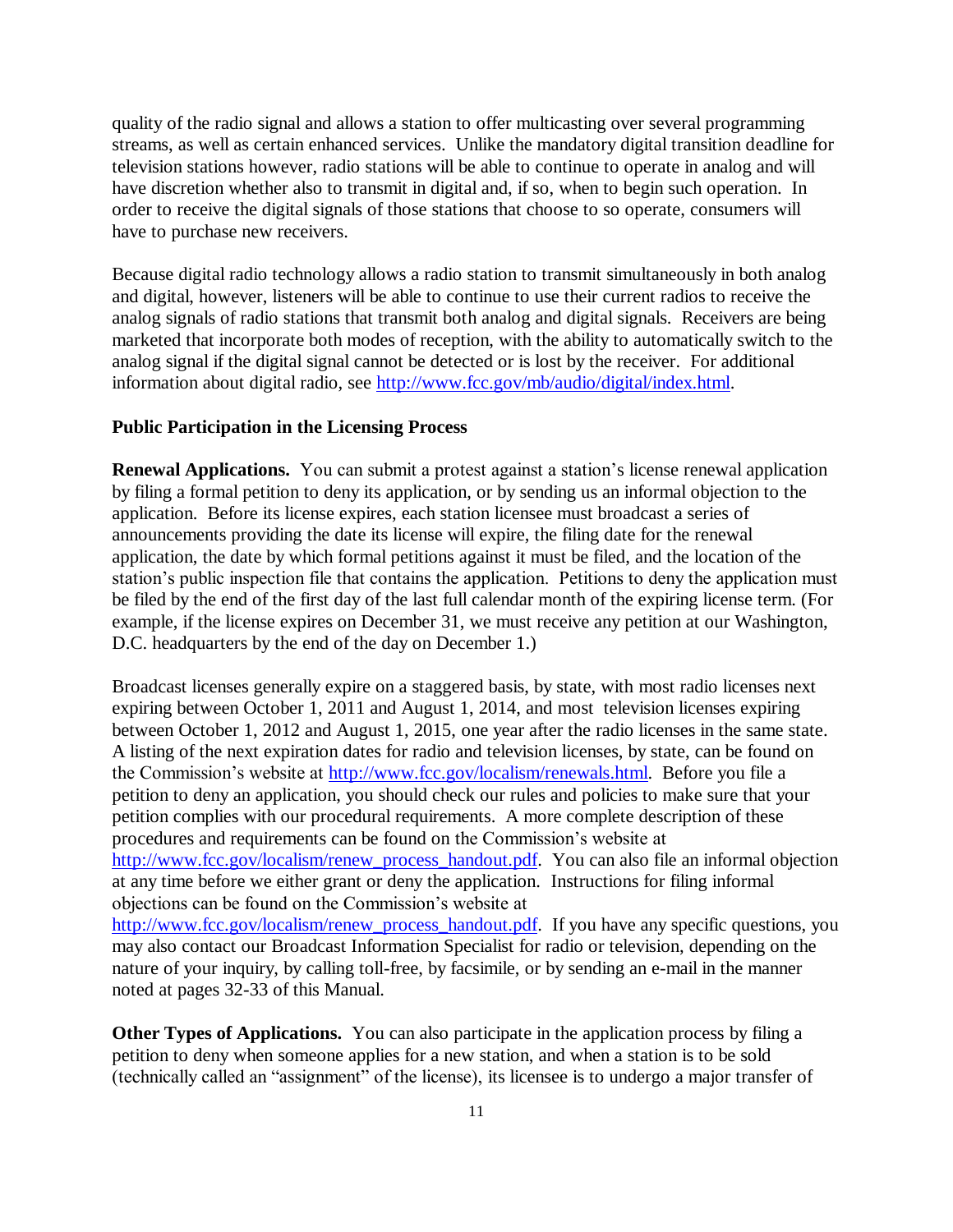stock or other ownership, or control (technically called a "transfer of control"), or the station proposes major facility changes. The applicant is required to publish a series of notices in the closest local newspaper, containing information similar to that noted above regarding renewal applications, when it files these types of applications. Upon receipt of the application, the FCC will issue a Public Notice and begin a 30-day period during which petitions to deny these applications may be filed. (All FCC Public Notices are included in the Commission's Daily Digest and are posted on our website at [http://www.fcc.gov/Daily\\_Releases/Daily\\_Digest\)](http://www.fcc.gov/Daily_Releases/Daily_Digest). As with renewal applications, you can also file an informal objection to these types of applications, or any other applications, at any time before we either grant or deny the application. Again, if you have any specific questions about our processes or the status of a particular application involving a station, you may contact our Broadcast Information Specialist for radio or television, depending on the nature of your inquiry, by calling toll-free, by facsimile, or by sending an e-mail in the manner noted at pages 32-33 of this Manual.

#### **BROADCAST PROGRAMMING: BASIC LAW AND POLICY**

**The FCC and Freedom of Speech.** The First Amendment, as well as Section 326 of the Communications Act, prohibits the Commission from censoring broadcast material and from interfering with freedom of expression in broadcasting. The Constitution's protection of free speech includes that of programming that may be objectionable to many viewer or listeners. Thus, the FCC cannot prevent the broadcast of any particular point of view. In this regard, the Commission has observed that "the public interest is best served by permitting free expression of views." However, the right to broadcast material is not absolute. There are some restrictions on the material that a licensee can broadcast. We discuss these restrictions below.

**Licensee Discretion.** Because the Commission cannot dictate to licensees what programming they may air, each individual radio and TV station licensee generally has discretion to select what its station broadcasts and to otherwise determine how it can best serve its community of license. Licensees are responsible for selecting their entertainment programming, as well as programs concerning local issues, news, public affairs, religion, sports events, and other subjects. As discussed at page 29 of this Manual, broadcast licensees must periodically make available detailed information about the programming that they air to meet the needs and problems of their communities, which can be found in each station public file. They also decide how their programs will be structured and whether to edit or reschedule material for broadcasting. In light of the First Amendment and Section 326 of the Communications Act, we do not substitute our judgment for that of the licensee, nor do we advise stations on artistic standards, format, grammar, or the quality of their programming. Licensees also have broad discretion regarding commercials, with the exception of those for political candidates during an election and the limitations on advertisements aired during children's programming (we discuss these respective requirements at pages 13-14, and 17 of this Manual).

**Criticism, Ridicule, and Humor Concerning Individuals, Groups, and Institutions.** The First Amendment's guarantee of freedom of speech similarly protects programming that stereotypes or may otherwise offend people with regard to their religion, race, national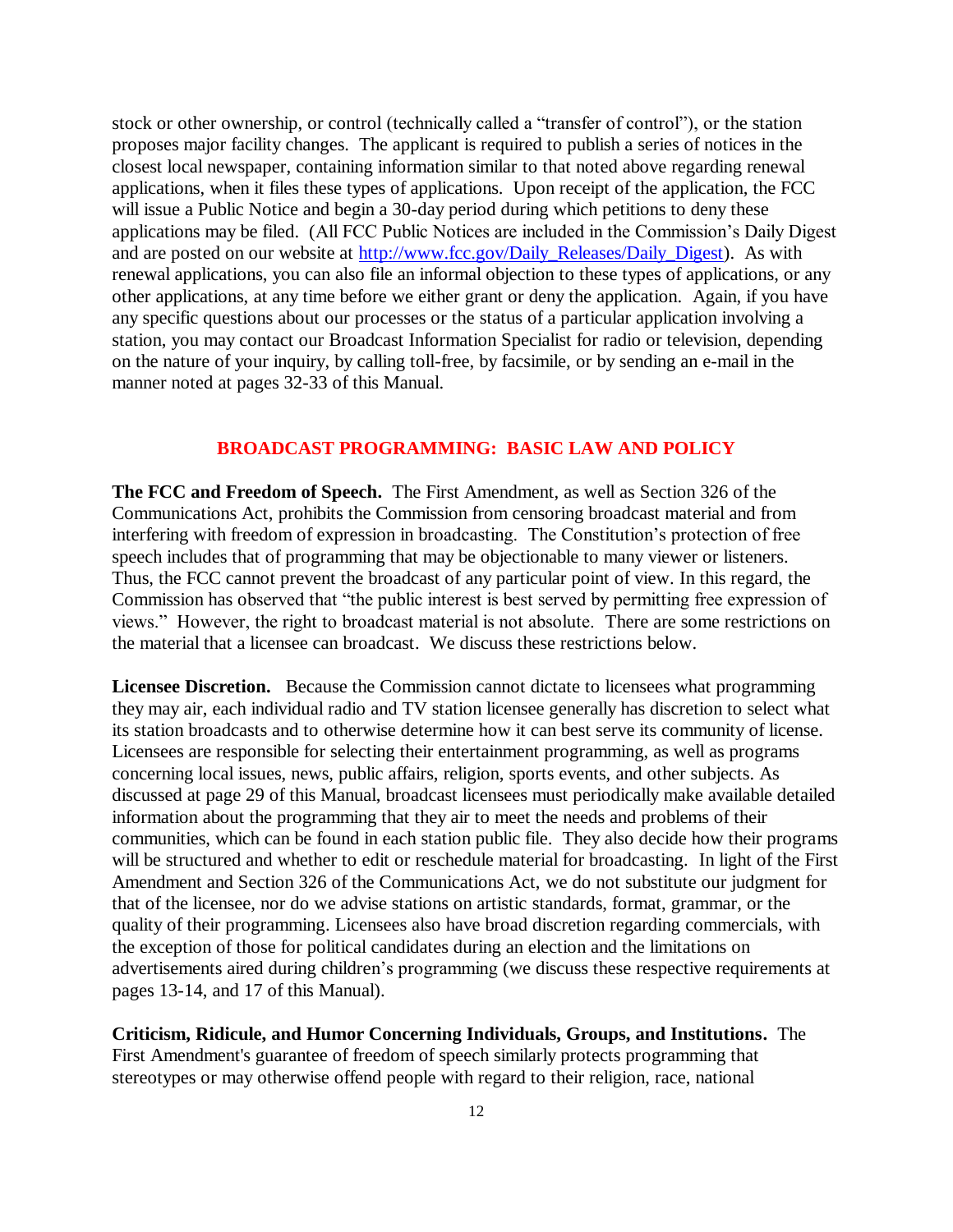background, gender, or other characteristics. It also protects broadcasts that criticize or ridicule established customs and institutions, including the government and its officials. The Commission recognizes that, under our Constitution, people must be free to say things that the majority may abhor, not only what most people may find tolerable or congenial. However, if you are offended by a station's programming, we urge you to make your concerns known to the station licensee, in writing.

**Programming Access.** In light of their discretion to formulate their programming, station licensees are not required to broadcast everything that is offered or otherwise suggested to them. Except as required by the Communications Act, including the use of stations by candidates for public office (discussed at pages 13-14 of this Manual), licensees have no obligation to allow any particular person or group to participate in a broadcast or to present that person or group's remarks.

# **BROADCAST PROGRAMMING: LAW AND POLICY ON SPECIFIC KINDS OF PROGRAMMING**

#### **Broadcast Journalism**

**Introduction.** As noted above, in light of the fundamental importance of the free flow of information to our democracy, the First Amendment and the Communications Act bar the FCC from telling station licensees how to select material for news programs, or prohibiting the broadcast of an opinion on any subject. We also do not review anyone's qualifications to gather, edit, announce, or comment on the news; these decisions are the station licensee's responsibility. Nevertheless, there are two issues related to broadcast journalism that are subject to Commission regulation: hoaxes and news distortion.

**Hoaxes.** The broadcast by a station of false information concerning a crime or catastrophe violates the FCC's rules if:

- the station licensee knew that the information was false,
- broadcasting the false information directly causes substantial public harm, and
- it was foreseeable that broadcasting the false information would cause such harm.

In this context, a "crime" is an act or omission that makes the offender subject to criminal punishment by law, and a "catastrophe" is a disaster or an imminent disaster involving violent or sudden events affecting the public. The broadcast must cause direct and actual damage to property or to the health or safety of the general public, or diversion of law enforcement or other public health and safety authorities from their duties, and the public harm must begin immediately. If a station airs a disclaimer before the broadcast that clearly characterizes the program as fiction and the disclaimer is presented in a reasonable manner under the circumstances, the program is presumed not to pose foreseeable public harm. Additional information about the hoax rule can be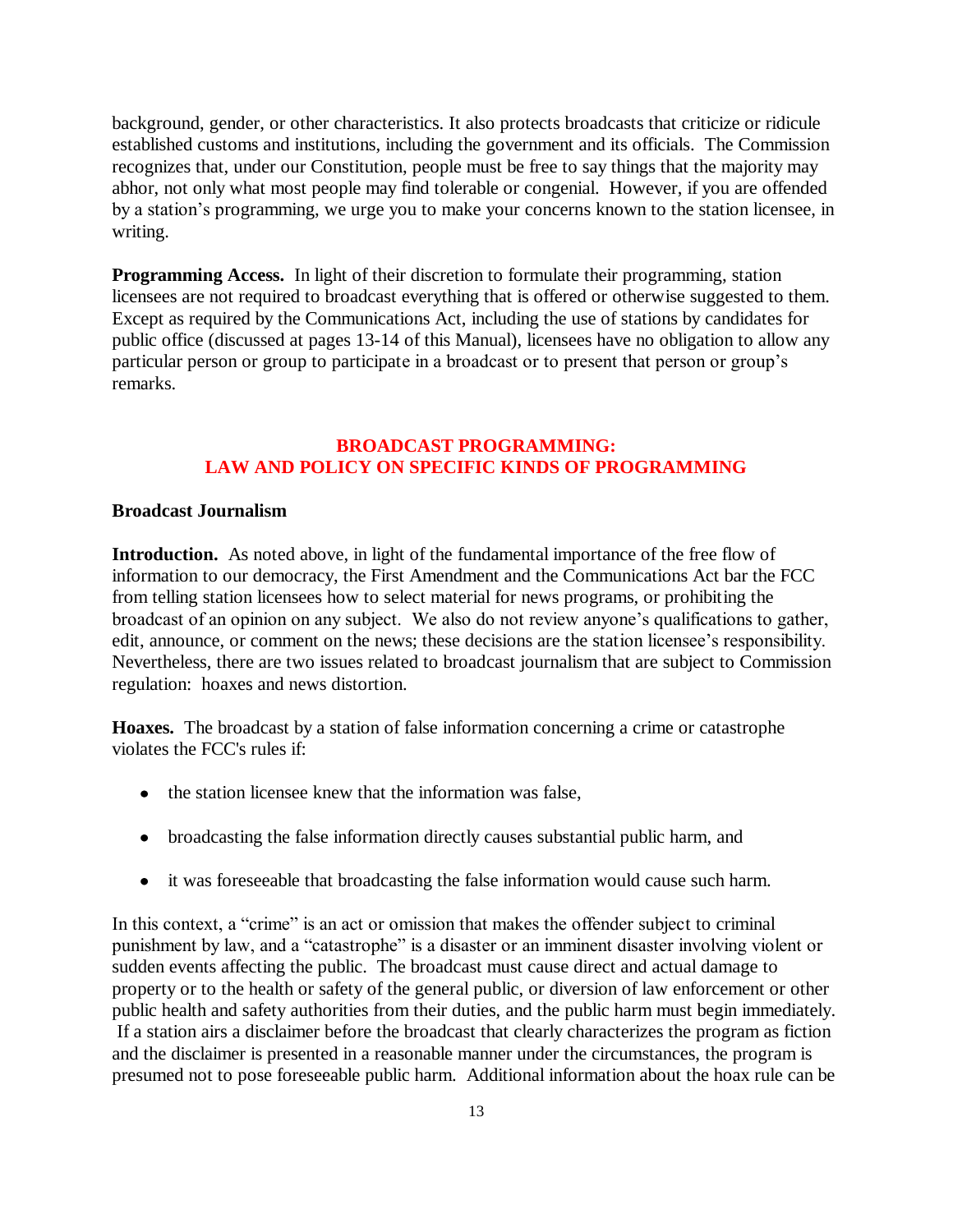found on the FCC's website at [http://www.fcc.gov/cgb/consumerfacts/falsebroadcast.html.](http://www.fcc.gov/cgb/consumerfacts/falsebroadcast.html)

**News Distortion.** The Commission often receives complaints concerning broadcast journalism, such as allegations that stations have aired inaccurate or one-sided news reports or comments, covered stories inadequately, or overly dramatized the events that they cover. For the reasons noted above, the Commission generally will not intervene in such cases because it would be inconsistent with the First Amendment to replace the journalistic judgment of licensees with our own. However, as public trustees, broadcast licensees may not intentionally distort the news: the FCC has stated that "rigging or slanting the news is a most heinous act against the public interest." The Commission will investigate a station for news distortion if it receives documented evidence of such rigging or slanting, such as testimony or other documentation, from individuals with direct personal knowledge that a licensee or its management engaged in the intentional falsification of the news. Of particular concern would be evidence of the direction to employees from station management to falsify the news. However, absent such a compelling showing, the Commission will not intervene. For additional information about news distortion, see [http://www.fcc.gov/cgb/consumerfacts/journalism.html.](http://www.fcc.gov/cgb/consumerfacts/journalism.html)

**Political Broadcasting: Candidates for Public Office.** In recognition of the particular importance of the free flow of information to the public during the electoral process, the Communications Act and the Commission's rules impose specific obligations on broadcasters regarding political speech.

- **Reasonable Access.** The Communications Act requires that broadcast stations  $\bullet$ provide "reasonable access" to candidates for federal elective office. Such access must be made available during all of a station's normal broadcast schedule, including television prime time and radio drive time. In addition, federal candidates are entitled to purchase all classes of time offered by stations to commercial advertisers, such as preemptible and non-preemptible time. The only exception to the access requirement is for *bona fide* news programming (as defined below), during which broadcasters may choose not to sell airtime to federal candidates. Broadcast stations have discretion as to whether to sell time to candidates in state and local elections.
- **Equal Opportunities**. The Communications Act requires that, when a station  $\bullet$ provides airtime to a legally qualified candidate for any public office (federal, state, or local), the station must "afford equal opportunities to all other such candidates for that office." The equal opportunities provision of the Communications Act also provides that the station "shall have no power of censorship over the material broadcast" by the candidate. The law exempts from the equal opportunities requirement appearances by candidates during *bona fide* news programming, defined as an appearance by a legally qualified candidate on a *bona fide* newscast, interview, or documentary (if the appearance of the candidate is incidental to the presentation of the subject covered by the documentary) or on–the–spot coverage of a *bona fide* news event (including debates, political conventions and related incidental activities).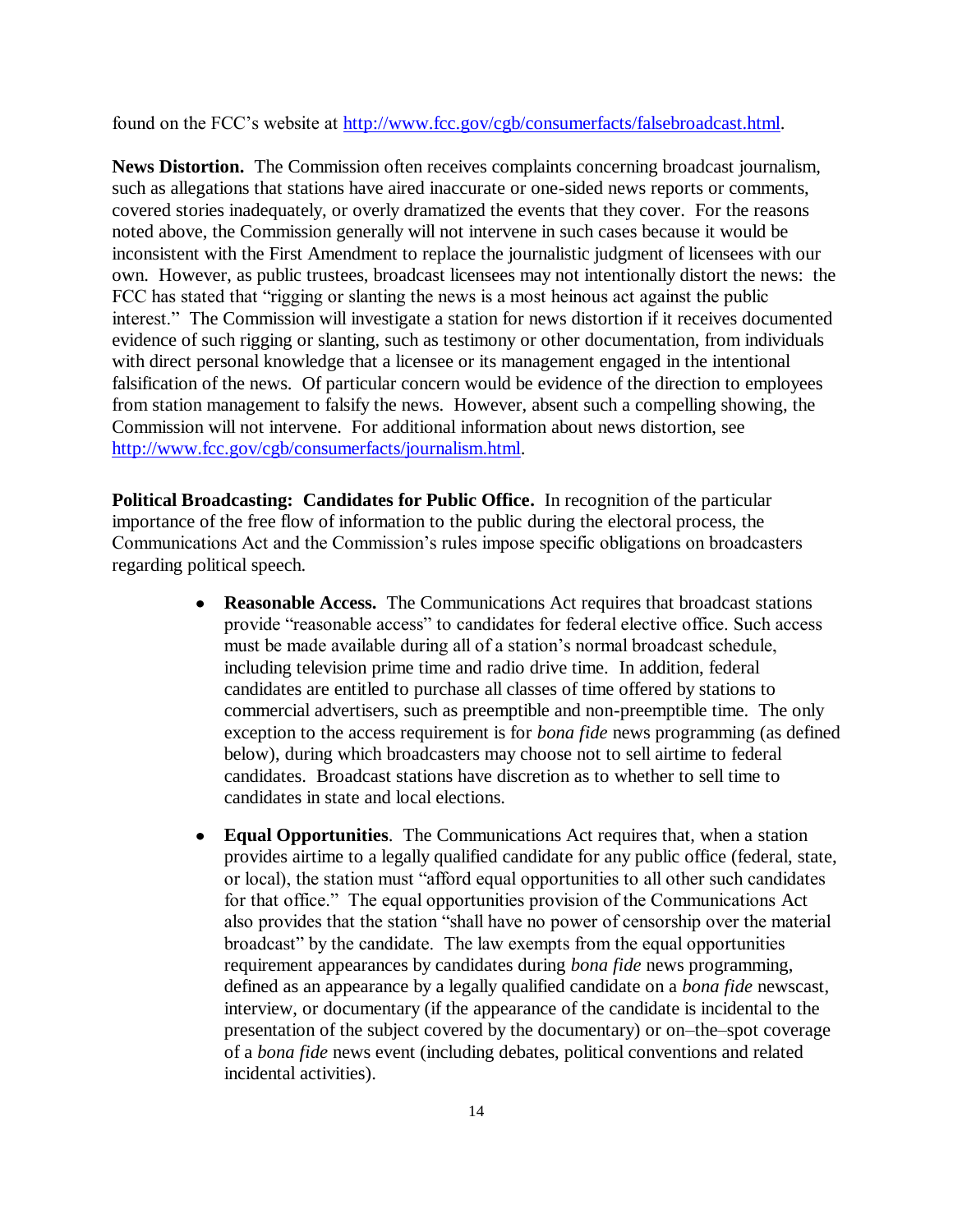In addition, a station must sell political advertising time to certain candidates during specified periods before a primary or general election at the lowest rate charged for the station's most favored commercial advertiser. Stations must maintain and make available for public inspection, in their public inspection files, a political file containing certain documents and information, discussed at page 28 of this Manual. For additional information about the political rules, see [http://www.fcc.gov/mb/policy/political/.](http://www.fcc.gov/mb/policy/political/)

### **Objectionable Programming**

**Programming Inciting "Imminent Lawless Action."** The Supreme Court has held that the government may curtail speech if it is both: (1) intended to incite or produce "imminent lawless action;" and (2) likely to "incite or produce such action." Even when this legal test is met, any review that might lead to a curtailment of speech is generally performed by the appropriate criminal law enforcement authorities, not by the FCC.

**Obscene, Indecent, or Profane Programming.** Although, for the reasons discussed earlier, the Commission is generally prohibited from regulating broadcast content, the courts have held that the FCC's regulation of obscene and indecent programming is constitutional, because of the compelling societal interests in protecting children from potentially harmful programming and supporting parents' ability to determine the programming to which their children will be exposed at home.

**Obscene material** is not protected by the First Amendment and cannot be broadcast at any time. To be obscene, the material must have all of the following three characteristics:

- an average person, applying contemporary community standards, must find that the material, as a whole, appeals to the prurient interest;
- the material must depict or describe, in a patently offensive way, sexual conduct specifically defined by applicable law; and
- the material, taken as a whole, must lack serious literary, artistic, political, or scientific value.

**Indecent material** is protected by the First Amendment, so its broadcast cannot constitutionally be prohibited at all times. However, the courts have upheld Congress' prohibition of the broadcast of indecent material during times of the day in which there is a reasonable risk that children may be in the audience, which the Commission has determined to be between the hours of 6 a.m. and 10 p.m. Indecent programming is defined as "language or material that, in context, depicts or describes, in terms patently offensive as measured by contemporary community standards for the broadcast medium, sexual or excretory organs or activities." Broadcasts that fall within this definition and are aired between 6 a.m. and 10 p.m. may be subject to enforcement action by the FCC.

**Profane material** also is protected by the First Amendment, so its broadcast cannot be outlawed entirely. The Commission has defined such program matter to include language that is both "so grossly offensive to members of the public who actually hear it as to amount to a nuisance" and is sexual or excretory in nature or derived from such terms. Such material may be the subject of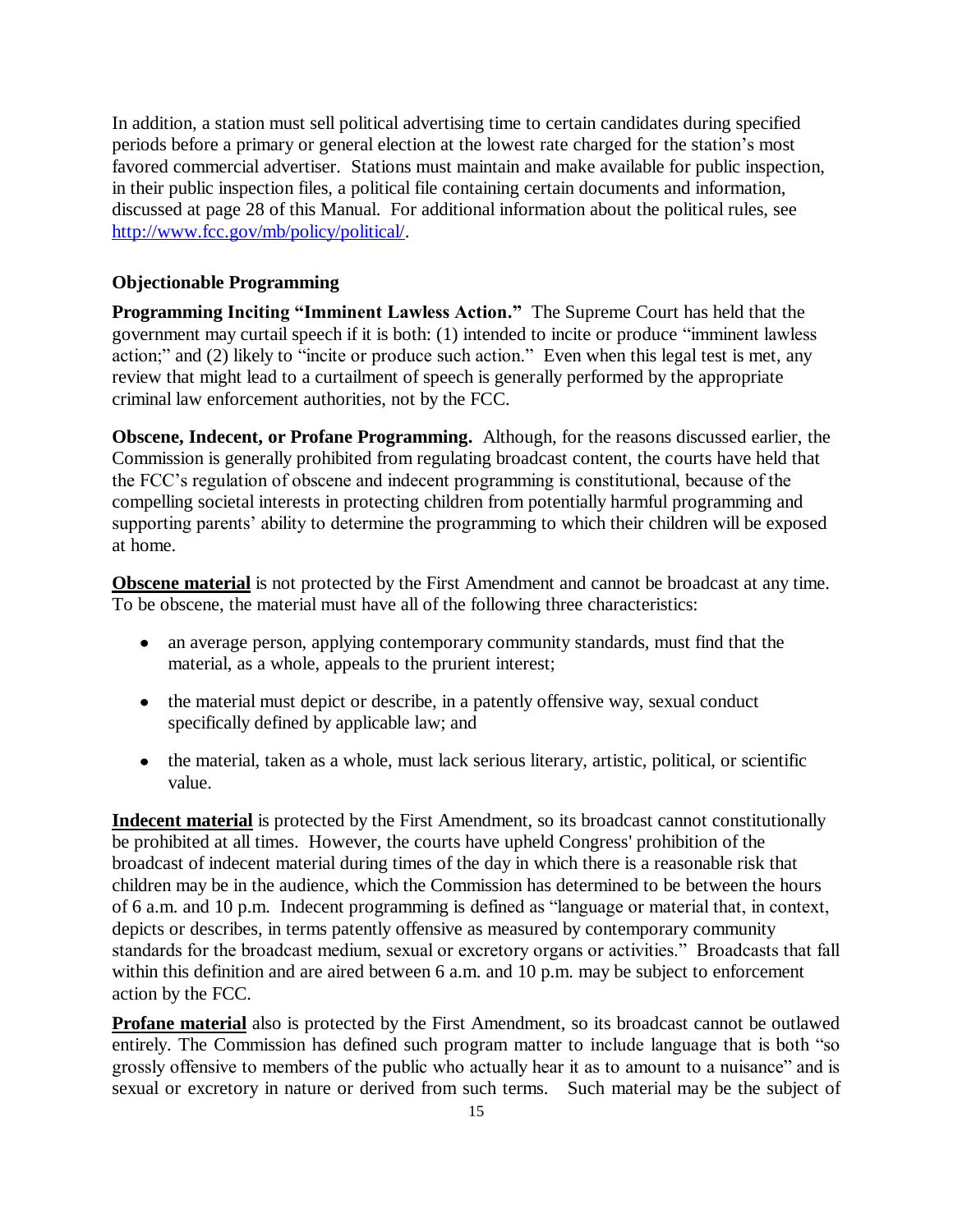possible Commission enforcement action if it is broadcast within the same time period applicable to indecent programming: between 6 a.m. and 10 p.m.

**How to File an Obscenity, Indecency, or Profanity Complaint:** In order to allow its staff to make a determination of whether complained-of material is actionable, the Commission requires that complainants provide certain information: (1) the date and time of the alleged broadcast; (2) the call sign, channel or frequency of the station involved; and (3) the details of what was actually said (or depicted) during the alleged indecent, profane, or obscene broadcast. Submission of an audio or video tape, CD, DVD or other recording or transcript of the complained-of material is not required but is helpful, as is specification of the name of the program, the on-air personality, song, or film, and the city and state in which the complainant saw or heard the broadcast.

The fastest and easiest way to file a complaint containing this information is to use the FCC's electronic complaint form, Form 475B, which is available on the FCC's website at [http://fjallfoss.fcc.gov/cgb/fcc475B.cfm.](http://fjallfoss.fcc.gov/cgb/fcc475B.cfm)

You also may file a complaint about objectionable programming by mailing it to:

Federal Communications Commission Consumer & Governmental Affairs Bureau Consumer Inquiries and Complaints Division 445 12th Street, S.W. Washington, D.C. 20554.

If you are submitting an audio or video tape, DVD, CD or other type of media with your complaint, you should send it to the following address to avoid mail processing damage:

Federal Communications Commission Consumer & Governmental Affairs Bureau Consumer Inquiries and Complaints Division 9300 East Hampton Drive Capitol Heights, Maryland 20743.

You can also electronically file your complaint at [fccinfo@fcc.gov](mailto:fccinfo@fcc.gov)

You may also complain by calling the Commission, toll-free, at:

 1-(888)-CALL-FCC (1-(888)-225-5322) (Voice) 1-(888)-TELL-FCC (1-(888)-835-5322) (TTY)

For additional information on the complaint process for obscene, indecent or profane material, visit [http://www.fcc.gov/eb/oip.](http://www.fcc.gov/eb/oip)

**Violent Programming.** Many members of the public have expressed concern about violent television programming and the negative impact such broadcast material may have upon children. In response to these concerns, and at the request of 39 members of the U.S. House of Representatives, the FCC conducted a proceeding seeking public comment on violent programming. In April 2007, the Commission delivered to Congress a Report recommending that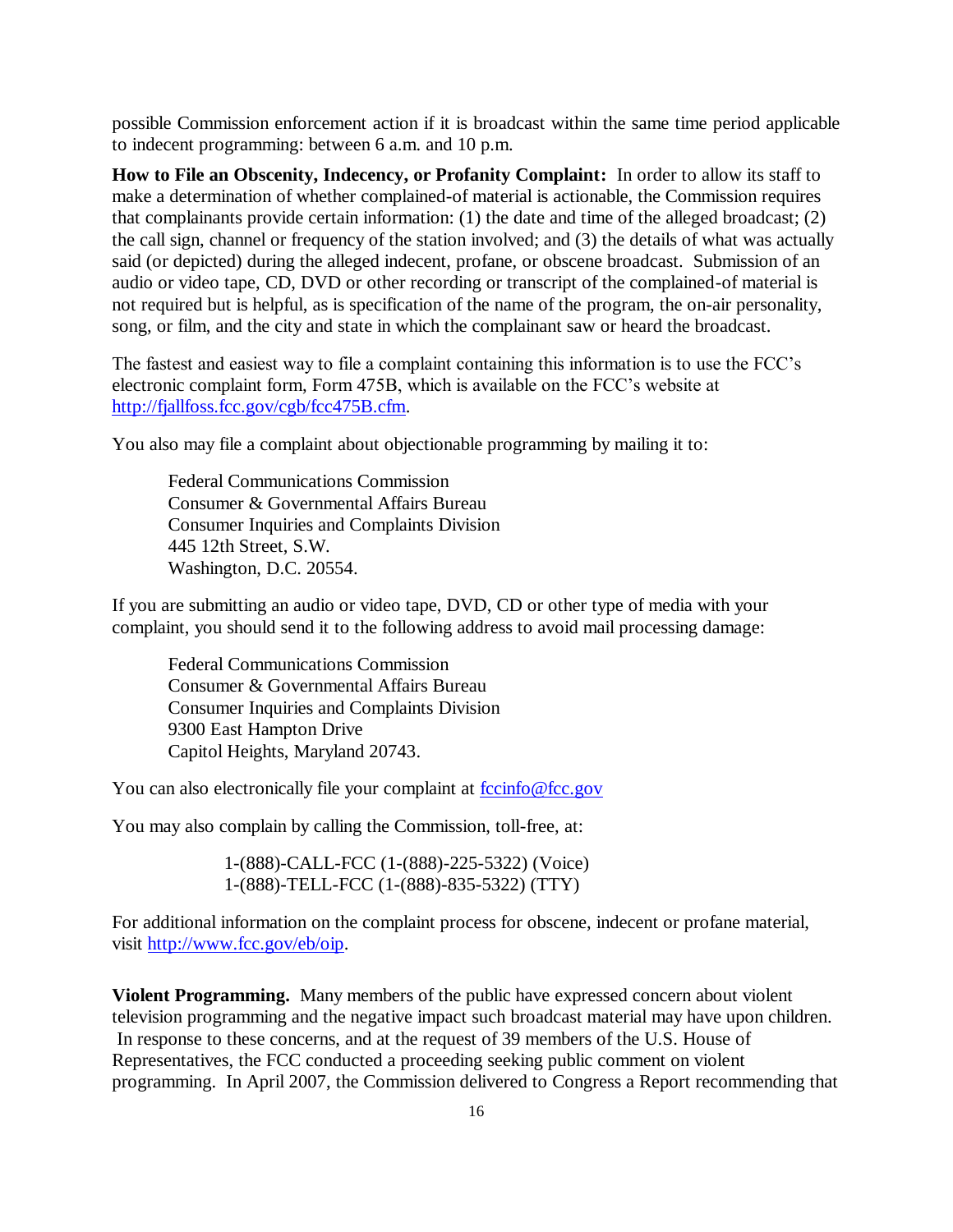the industry voluntarily commit to reducing the amount of such programming viewed by children. The Commission also suggested that Congress consider enacting legislation that would better support parents' efforts to safeguard their children from such objectionable programming. The Commission's Report can be accessed at [http://fjallfoss.fcc.gov/edocs\\_public/attachmatch/FCC-](http://fjallfoss.fcc.gov/edocs_public/attachmatch/FCC-07-50A1.pdf)[07-50A1.pdf .](http://fjallfoss.fcc.gov/edocs_public/attachmatch/FCC-07-50A1.pdf)

**The V-Chip and TV Program Ratings**. In light of the widespread concern about obscene, indecent, profane, violent, or otherwise objectionable programming, in 1996, Congress passed a law to require TV sets with screens 13 inches or larger to be equipped with a "V-Chip" – a device that allows parents to program their sets to block TV programming that carries a certain rating. Since 2000, all such sets manufactured with screens 13 inches or larger must contain the V-Chip technology. This technology, which must be activated by parents, works in conjunction with a voluntary television rating system created and administered by the television industry and others, which enables parents to identify programming containing sexual, violent, or other content that they believe may be harmful to their children. All of the major broadcast networks and most of the major cable networks are encoding their programming with this ratings information to work with the V-Chip. However, some programming, such as news and sporting events, and unedited movies aired on premium cable channels, are not rated. In 2004, the FCC expanded the V-Chip requirement to apply also to devices that do not have a display screen but are used with a TV set, such as a VCR or a digital-to-analog converter box.

For more information about this ratings program, including a description of each ratings category, please see the FCC's V-Chip website at [http://www.fcc.gov/cgb/consumerfacts/vchip.html.](http://www.fcc.gov/cgb/consumerfacts/vchip.html)

#### **Other Broadcast Content Regulation**

**Station Identification.** Stations must air identification announcements when they sign on and off for the day. They also must broadcast these announcements every hour, as close to the start of the hour as possible, at a natural programming break. TV stations may make these announcements on-screen or by voice only. Official station identification includes the station's call letters, followed by the community specified in its license as the station's location. Between the call letters and its community, the station may insert the name of the licensee, the station's channel number, and/or its frequency. It may also include any additional community or communities, as long as it first names the community to which it is licensed by the FCC. DTV stations also may identify their digital multicast programming streams separately if they wish, and, if so, must follow the format described in the FCC's rules.

Commencing as of a date to be determined, for television stations, twice daily, the station identification will also have to include a notice of the existence, location and accessibility of the station's public fileThe notice will have to state that the station's public file is available for inspection and that members of the public can view it at the station's main studio and on its station website. Broadcast of at least one of these announcements will be required between the hours of 6 p.m. and midnight.

**Children's Television Programming.** Throughout its license term, every TV station must serve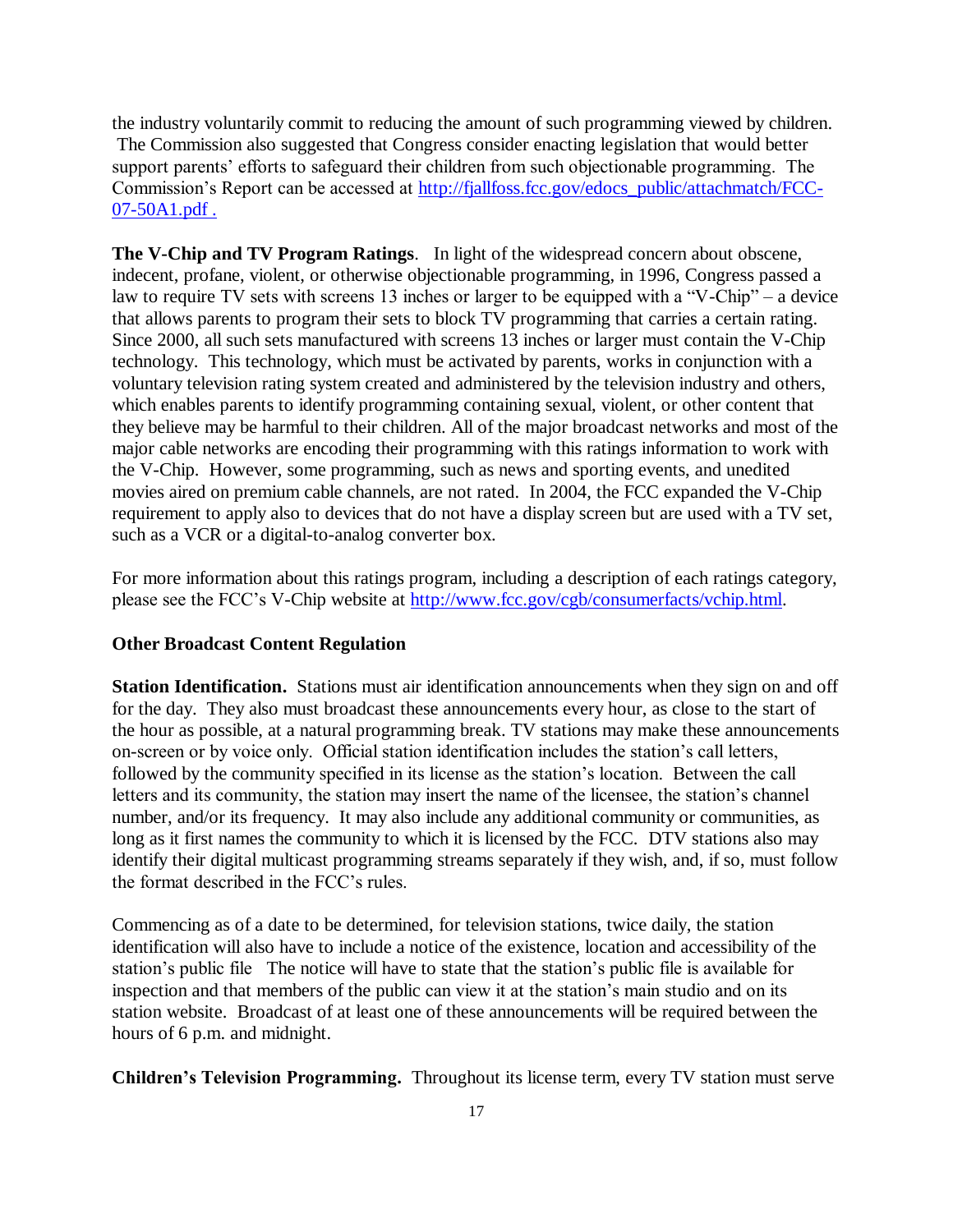the educational and informational needs of children both by means of its overall programming and through programming that is specifically designed to serve those needs. Licensees are eligible for routine staff-level approval of the Children's Television Act portion of their renewal applications if they air at least three hours of "core" children's television programming, per week, or proportionally more if they provide additional free digital programming streams. Core programming is defined as follows:

- **Educational and Informational.** The programming must further the educational and informational needs of children 16 years old and under (this includes their intellectual/cognitive or social/emotional needs).
- **Specifically Designed to Serve These Needs.** A program is considered "specifically designed to serve the educational and information needs of children" if: (1) that is its significant purpose; (2) it is aired between the hours of 7 a.m. and 10 p.m.; (3) it is a regularly scheduled weekly program; and (4) it is at least 30 minutes in duration.

To ensure that parents and other interested parties are informed of the educational and informational children's programming that their area stations offer, television licensees must identify each program specifically designed to "educate and inform" children by displaying the icon "E/I" throughout the program. In addition, commercial stations must provide information identifying such programs to the publishers of program guides.

During the broadcast of TV programs aimed at children 12 and under, advertising may not exceed 10.5 minutes an hour on weekends and 12 minutes an hour on weekdays.

These rules apply to analog and digital broadcasting. As discussed at page 9 of this Manual, television stations have traditionally operated with analog technology. Television stations, however, are in the process of switching to digital broadcasting, which greatly enhances their capability to serve their communities. Among other things, digital technology permits stations to engage in multicasting, that is, to air more than one stream of programming at the same time. Digital stations that choose to air more than one stream of free, over-the-air video programming must air proportionately more children's educational programming than stations that air only one stream of free, over-the-air video programming.

Each television licensee is required to prepare and place in the public inspection file at the station a quarterly Children's Television Programming Report (FCC Form 398) identifying its core programming. These reports must also be filed electronically with the FCC each quarter and can be viewed on the FCC's website, at [http://www.fcc.gov/mb/engineering/kidvid.](http://www.fcc.gov/mb/engineering/kidvid) This requirement of the station's public file is discussed at page 29 of this Manual.

The FCC has created a children's educational television website to inform parents and other members of the public about the obligation of every television broadcast station to provide educational and informational programming for children. This website provides access to background information about these obligations, as well as information about children's educational programs that are aired on television stations in your area and throughout the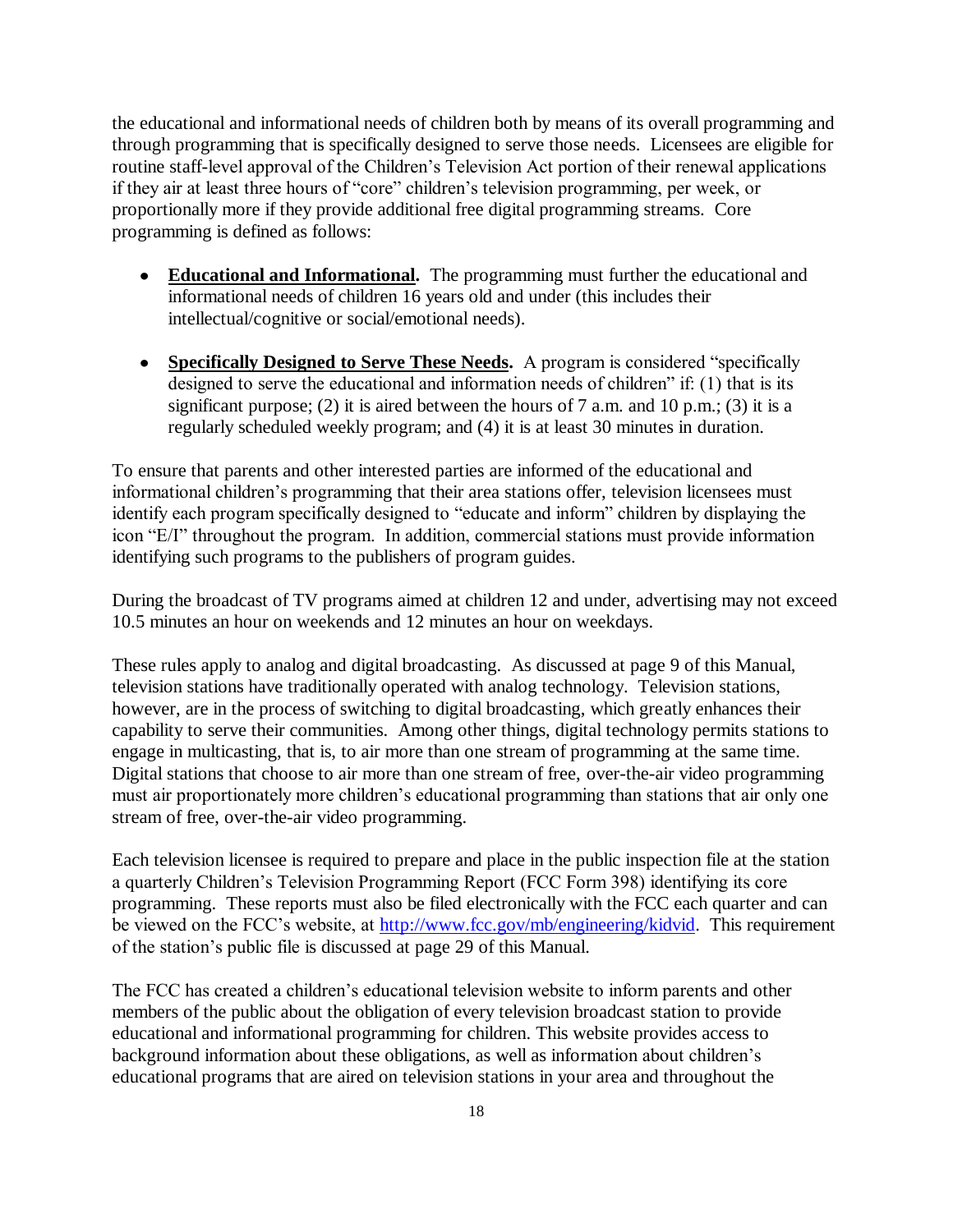country. This website also can help TV stations comply with the children's television requirements. You can access the children's educational television website by going to the FCC's main website at [http://www.fcc.gov](http://www.fcc.gov/) and double-clicking on the "Parents' Place" listing under "Consumer Center" on the FCC home page. Alternatively, you can go directly to the children's television website at [http://www.fcc.gov/parents/childrenstv.html.](http://www.fcc.gov/parents/childrenstv.html)

**Station-Conducted Contests.** A station that broadcasts or advertises information about a contest that it conducts must fully and accurately disclose the material terms of the contest, and must conduct the contest substantially as announced or advertised. Contest descriptions may not be false, misleading, or deceptive with respect to any material term, including the factors that define the operation of the contest and affect participation, such as entry deadlines, the prizes that can be won, and how winners will be selected. Additional information about the contest rule can be found at [http://www.fcc.gov/cgb/consumerfacts/contests.html.](http://www.fcc.gov/cgb/consumerfacts/contests.html)

**Lotteries.** Federal law prohibits the broadcast of advertisements for a lottery or information concerning a lottery. A lottery is any game, contest, or promotion that contains the elements of prize, chance, and "consideration" (a legal term that means an act or promise that is made to induce someone into an agreement). For example, casino gambling is generally considered to be a "lottery" subject to the terms of the advertising restriction although, as discussed below, the prohibition is not applied to truthful advertisements for lawful casino gambling. Many types of contests, depending on their particulars, also are covered under this definition.

The statute and FCC rules list a number of exceptions to this prohibition, principally advertisements for: (1) lotteries conducted by a state acting under the authority of state law, when the advertisement or information is broadcast by a radio or TV station licensed to a location in that state or in any other state that conducts such a lottery; (2) gambling conducted by an Indian Tribe under the Indian Gaming Regulatory Act; (3) lotteries authorized or not otherwise prohibited by the state in which they are conducted, and which are conducted by a not-for-profit organization or a governmental organization; and (4) lotteries conducted as a promotional activity by commercial organizations that are clearly occasional and ancillary to the primary business of that organization, as long as the lotteries are authorized or not otherwise prohibited by the state in which they are conducted.

In 1999, the Supreme Court held that the prohibition on broadcasting advertisements for lawful casino gambling could not constitutionally be applied to truthful advertisements broadcast by radio or television stations licensed in states in which such gambling is legal. Relying upon the reasoning in that decision, the FCC and the United States Department of Justice later concluded that the lottery advertising prohibition may not constitutionally be applied to the broadcast of any truthful advertisements for lawful casino gambling, whether or not the state in which the broadcasting station is located permits casino gambling. Additional information about the rule concerning lotteries can be found at [http://www.fcc.gov/cgb/consumerfacts/contests.html.](http://www.fcc.gov/cgb/consumerfacts/contests.html)

**Soliciting Funds.** No federal law prohibits the broadcast by stations of requests for funds for legal purposes (including appeals by stations for contributions to meet their operating expenses), if the money or other contributions are used for the announced purposes. However, federal law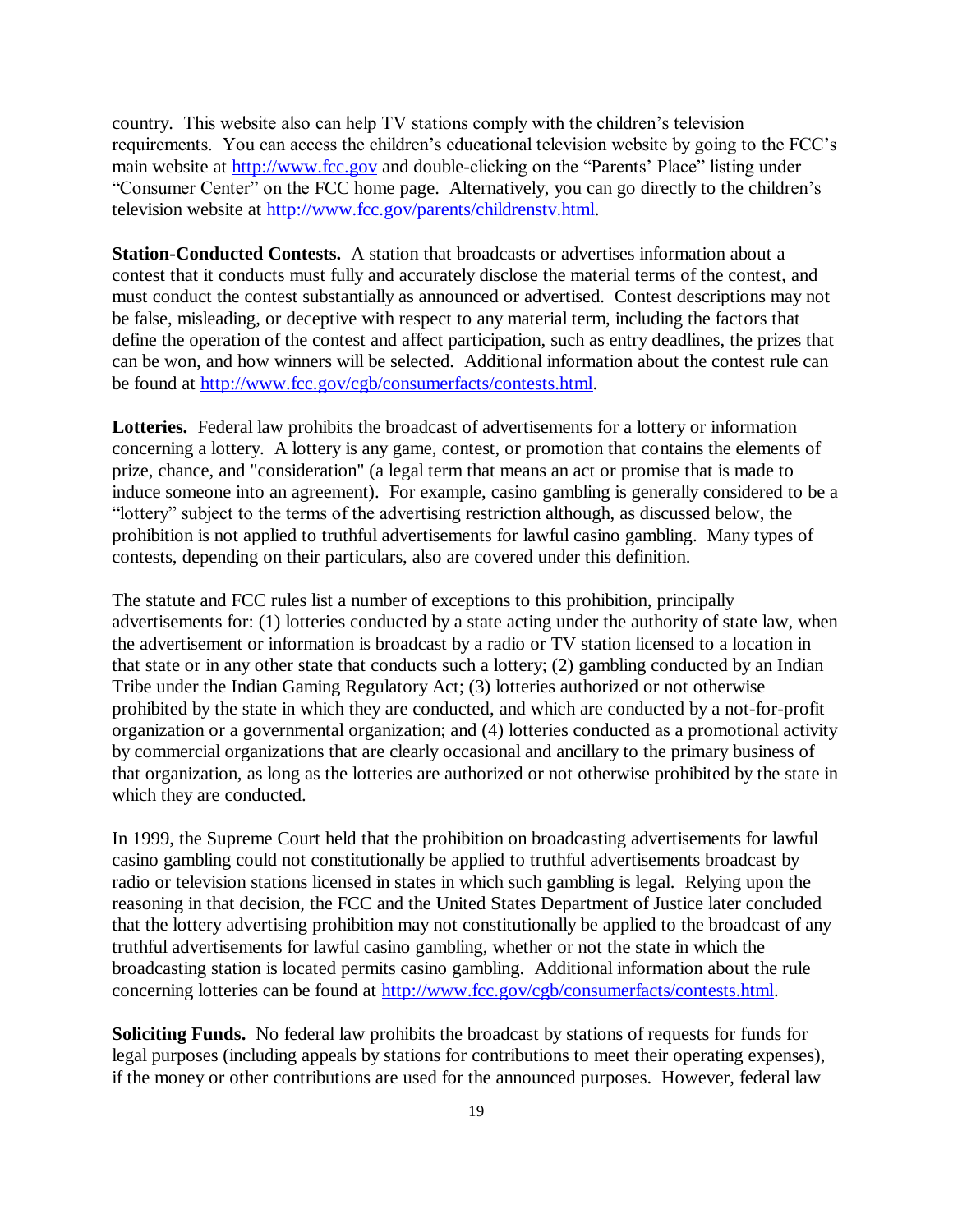prohibits fraud by wire, radio or television – including situations in which money solicited for one purpose is used for another – and doing so may lead to FCC sanctions, as well as to criminal prosecution by the U.S. Department of Justice. Additional information about fund solicitation can be found at [http://www.fcc.gov/cgb/consumerfacts/contests.html.](http://www.fcc.gov/cgb/consumerfacts/contests.html)

**Broadcast of Telephone Conversations.** Before broadcasting a telephone conversation live or recording a telephone conversation for later broadcast, a station must inform any party to the call of its intention to broadcast the conversation. However, that notification is not necessary when the other party knows that the conversation will be broadcast or such knowledge can be reasonably presumed, such as when the party is associated with the station (for example, as an employee or part-time reporter) or originates the call during a program during which the station customarily broadcasts the calls. For additional information on the rule concerning the broadcast of telephone conversations, see [http://www.fcc.gov/eb/broadcast/telphon.html.](http://www.fcc.gov/eb/broadcast/telphon.html)

#### **ACCESS TO BROADCAST MATERIAL BY PEOPLE WITH DISABILITIES**

The Communications Act and the Commission's rules require television station licensees to broadcast certain information that makes viewing more accessible to people with disabilities.

**Closed Captioning.** Closed captioning is a technology designed to provide access to television programming by persons with hearing disabilities by displaying, in text form, the audio portion of a broadcast, as well as descriptions of background noise and sound effects. Closed captioning is hidden as encoded data transmitted within the television signal. A viewer wishing to see the captions must use a set-top decoder or a television with built-in decoder circuitry. All television sets with screens 13 inches or larger manufactured since mid-1993, including digital sets, have built-in decoder circuitry.

As directed by Congress in the Telecommunications Act of 1996, the FCC has adopted rules requiring closed captioning of most, but not all, television programming. The rules require those that distribute television programs directly to home viewers, including broadcast stations, to comply with these rules. The rules also provide certain exemptions from the captioning requirements. Additional information on the closed captioning requirements may be found on the FCC website at [http://www.fcc.gov/cgb/dro/caption.html.](http://www.fcc.gov/cgb/dro/caption.html)

**Access to Emergency Information.** The FCC also requires television stations to make the local emergency information that they provide to viewers accessible to persons with disabilities. Thus, if emergency information is provided aurally, such information also must be provided in a visual format for persons who are deaf or hard of hearing. The emergency information may be closed captioned or presented through an alternative method of visual presentation. Such methods include open captioning, crawls, or scrolls that appear on the screen. The information provided visually must include critical details regarding the emergency and how to respond. Critical details could include, among other things, specific information regarding the areas that will be affected by the emergency, evacuation orders, detailed descriptions of areas to be evacuated, specific evacuation routes, approved shelters or the way to take shelter in one's home, instructions on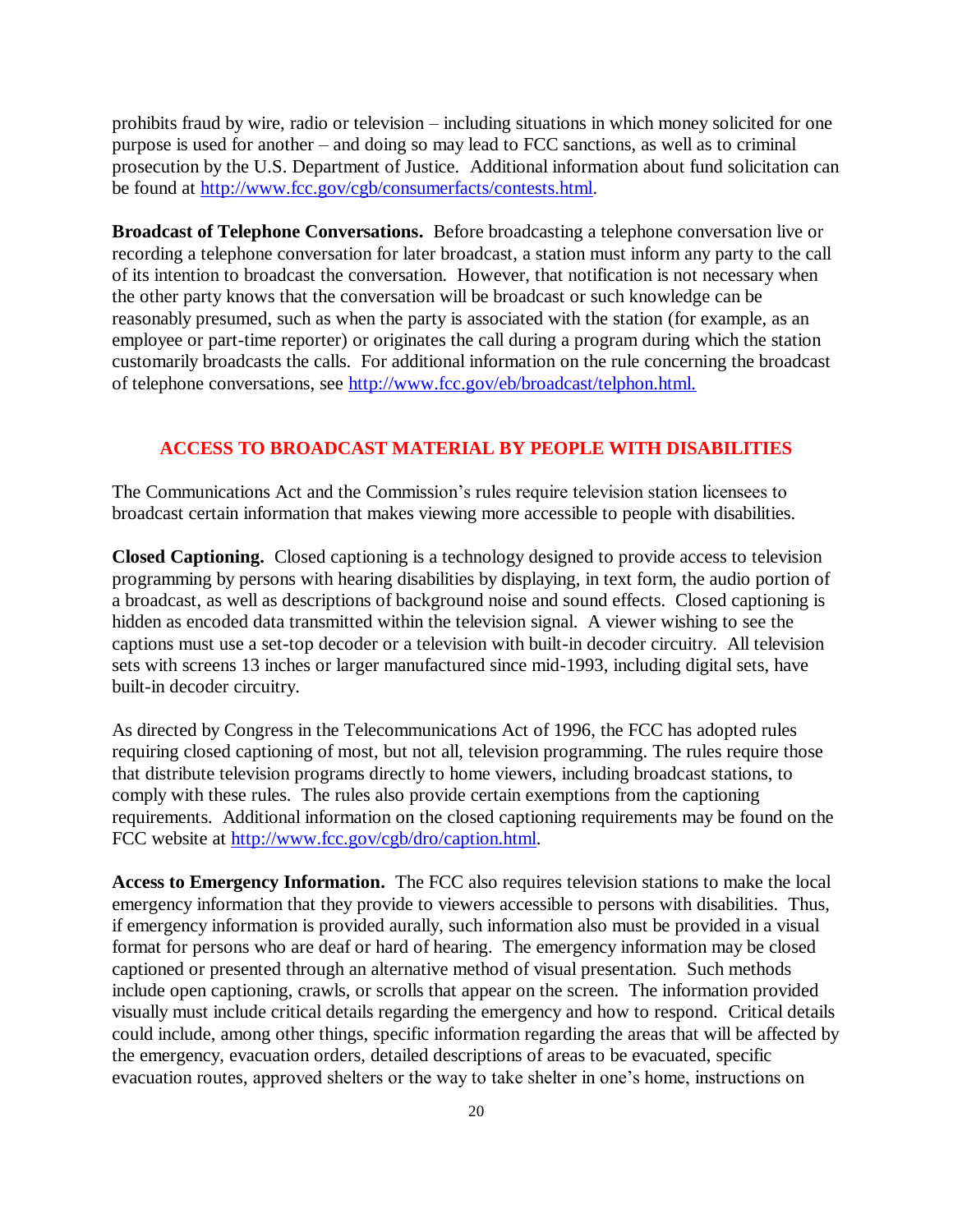how to secure personal property, road closures, and how to obtain relief assistance. Similarly, if the emergency information is presented visually, it must be made accessible. If the emergency information interrupts programming, such as through a crawl, such information must be accompanied with an aural tone to alert persons with visual disabilities that the station is providing this information so that such persons may be alerted to turn to another source, such as a radio, for more information. Additional information concerning this requirement can be found on the FCC website at [http://ftp.fcc.gov/cgb/consumerfacts/emergencyvideo.html.](http://ftp.fcc.gov/cgb/consumerfacts/emergencyvideo.html)

### **BUSINESS PRACTICES AND ADVERTISING**

**Business Practices, Advertising Rates, and Profits.** Except for the requirements concerning political advertisements (discussed at pages 13-14 of this Manual), the limits on the number of commercials that can be aired during children's programming (see page 17), and the prohibition of advertisements over noncommercial educational stations (see pages 21-22), the Commission does not regulate a licensee's business practices, such as its advertising rates or its profits. Rates charged for broadcast time are matters for private negotiation between sponsors and stations. Further, except for certain classes of political advertisements (see pages 13-14), station licensees have full discretion to accept or reject any advertising.

**Employment Discrimination and Equal Employment Opportunity ("EEO").** The FCC

requires that all licensees of radio and TV stations afford equal opportunity in employment. We also prohibit employment discrimination on the basis of race, color, religion, national origin, or sex. However, religious stations are permitted to require that some or all of their employees meet a religious qualification.

Our EEO recruitment rules have three prongs. They require all stations that employ five or more full-time employees (defined as those regularly working 30 hours a week or more) to:

- widely distribute information concerning each full-time job vacancy, except for vacancies that need to be filled under demanding or other special circumstances;
- send notices of openings to organizations in the community that are involved in  $\bullet$ employment if the organization requests such notices; and
- engage in general outreach activities every two years, such as job fairs, internships, and other community events.

Each licensee with five or more full-time employees must maintain records of its recruitment efforts, and create and place in its public file an annual public file report listing specified information about its recruitment efforts. (The requirements for the EEO portion of the public file are discussed at page 28 of this Manual.) The annual EEO public file report must also be posted on a station's website, if one exists. In addition, television licensees with five or more full-time employees and radio licensees with 11 or more full-time employees must file an FCC Form 397 Broadcast Mid-Term Report. Each licensee, regardless of size, must file an FCC Form 396 EEO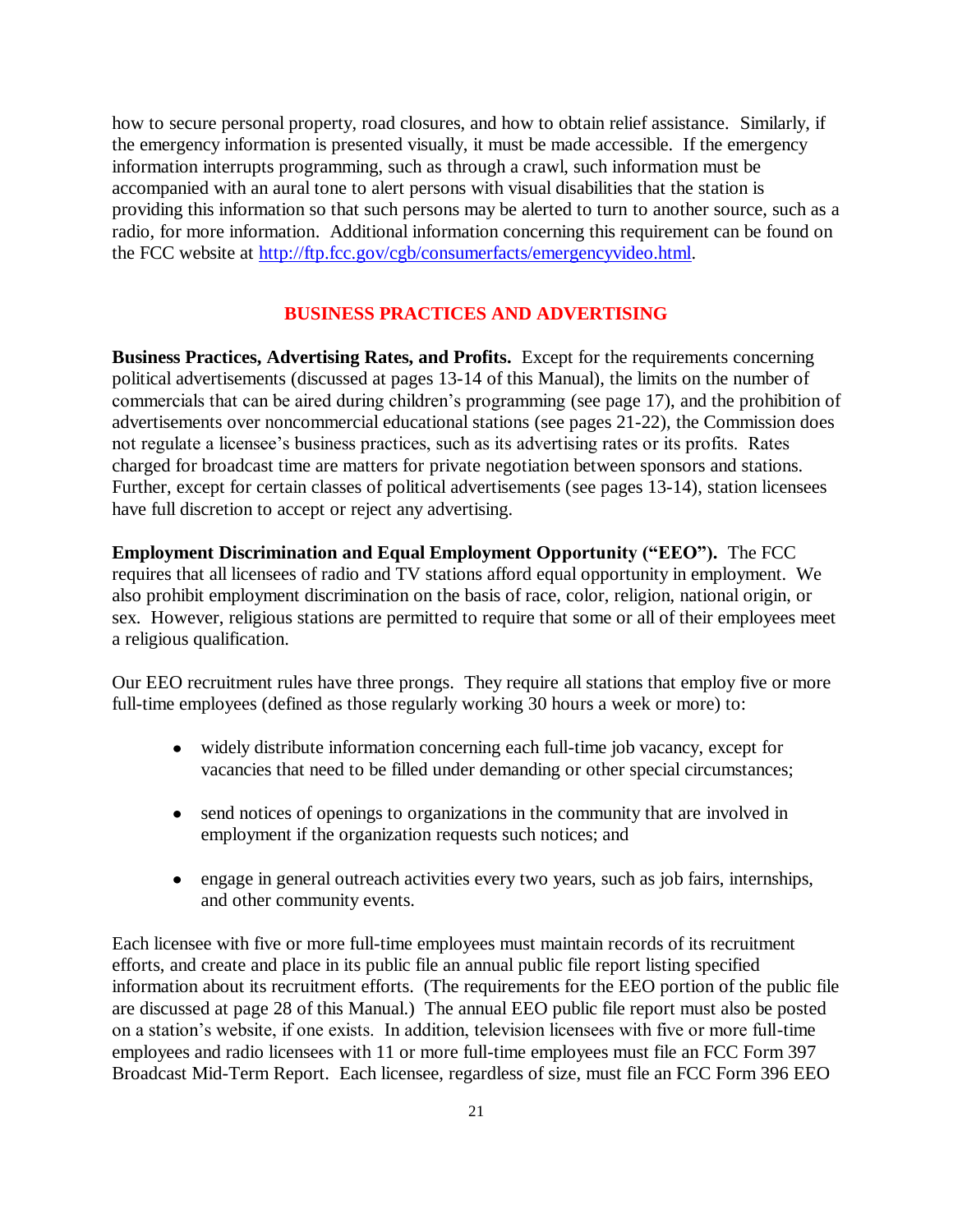Program Report with its license renewal application. Finally, a prospective station licensee must file an FCC Form 396-A Broadcast Model Program Report with its new station or assignment or transfer application. The FCC reviews EEO compliance at the time that it considers the station renewal application, when it reviews Broadcast Mid-Term Reports, when it receives EEO complaints, and during random station audits. A full range of enforcement actions is available for EEO violations, including the imposition of reporting conditions, forfeitures, short-term license renewal, and license revocation.

All EEO forms are electronically filed and are available for public review in CDBS, the FCC's access database (to access these reports, see [http://fjallfoss.fcc.gov/prod/cdbs/pubacc/prod/eeo\\_search.htm\)](http://fjallfoss.fcc.gov/prod/cdbs/pubacc/prod/eeo_search.htm). As discussed at page 27 of this Manual, in addition, copies of all FCC EEO audit letters, licensee responses, and FCC rulings must be included in the audited station's public file and are available for public review at the FCC Public Reference Center in Washington, D.C. Additional information concerning the EEO rules is available at [http://www.fcc.gov/mb/policy/eeo/.](http://www.fcc.gov/mb/policy/eeo/)

**Sponsorship Identification.** The sponsorship identification requirements contained in the Communications Act and the Commission's rules generally require that, when money or other consideration for the airing of program material has been received by or promised to a station, its employees or others, the station must broadcast full disclosure of that fact at the time of the airing of the material, and identify who provided or promised to provide the consideration. This requirement is grounded in the principle that members of the public should know who is trying to persuade them with the programming being aired. This disclosure requirement also applies to the broadcast of musical selections for consideration (so-called "payola") and the airing of certain video news releases. In the case of advertisements for commercial products or services, it is sufficient for a station to announce the sponsor's corporate or trade name, or the name of the sponsor's product (where it is clear that the mention of the product constitutes a sponsorship identification). For additional information about the sponsorship identification and payola rules, see [http://www.fcc.gov/cgb/consumerfacts/PayolaRules.html.](http://www.fcc.gov/cgb/consumerfacts/PayolaRules.html)

**Underwriting Announcements on Noncommercial Educational Stations.** Noncommercial educational stations may acknowledge contributions over the air, but they may not broadcast commercials or otherwise promote the goods and services of for-profit donors or underwriters. Acceptable "enhanced underwriting" acknowledgements of for-profit donors or underwriters may include: (1) logograms and slogans that identify but do not promote; (2) location information; (3) value-neutral descriptions of a product line or service; and (4) brand names, trade names, and product service listings. However, such acknowledgements may not interrupt the station's regular programming. For additional information about the underwriting rules, see [http://www.fcc.gov/eb/broadcast/enhund.html.](http://www.fcc.gov/eb/broadcast/enhund.html)

**Loud Commercials.** The FCC does not regulate the volume of broadcast programming, including commercials. Surveys and technical studies reveal that the perceived loudness of particular broadcast matter is a subjective judgment that varies with each viewer and listener and is influenced by many factors, such as the material's content and style and the voice and tone of the person speaking. The FCC has found no evidence that stations deliberately raise audio and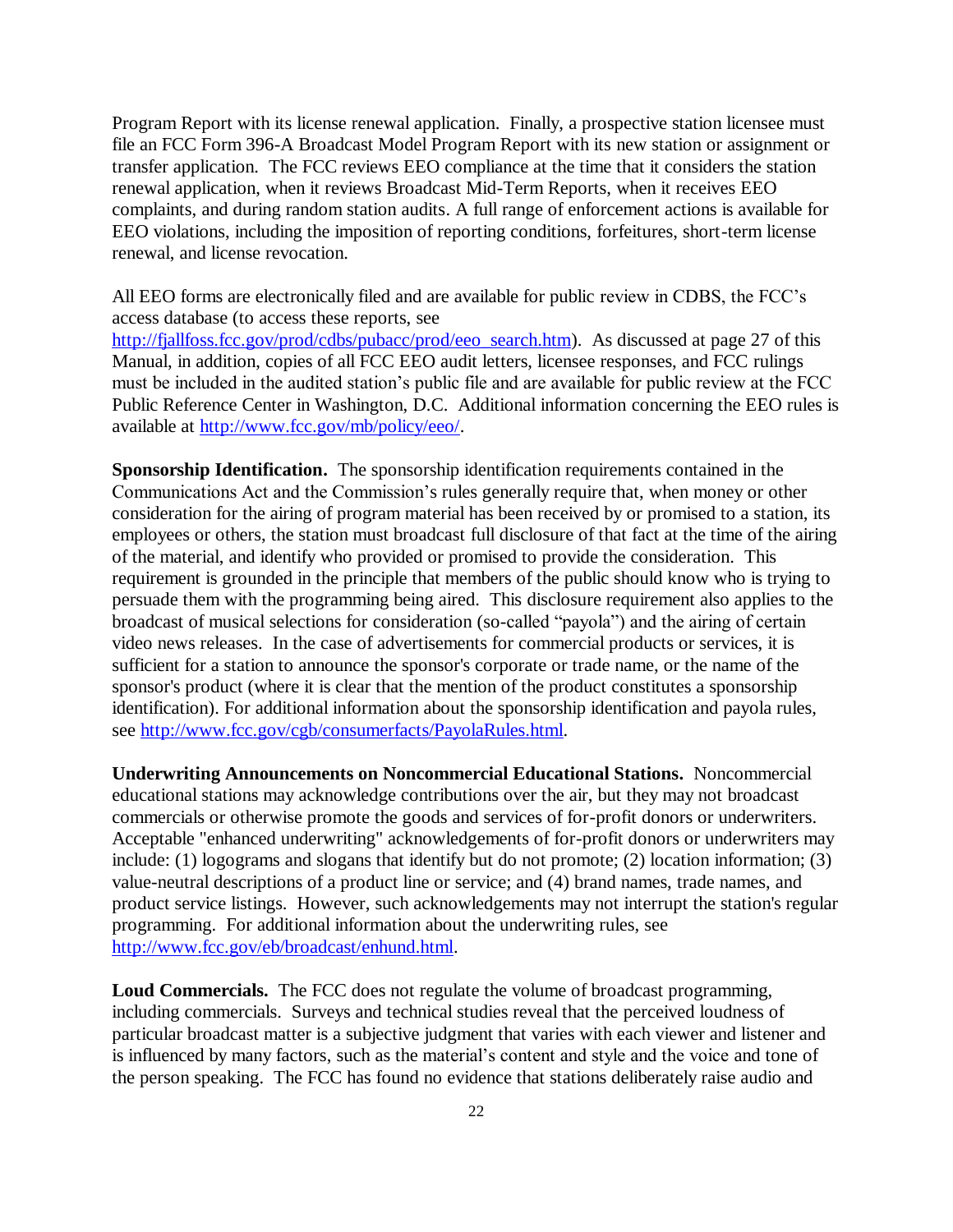modulation levels to emphasize commercial messages.

Manually controlling the set's volume level or using the "mute" button with a remote control constitutes the simplest approach to reducing volume levels deemed to be excessive. Many television receivers are equipped with circuits that are designed to stabilize the loudness between programs and commercials. These functions usually must be activated through the receiver's "set up/audio" menu. Should these techniques fail to resolve the problem, you may consider addressing any complaint about broadcast volume levels to the licensee of the station involved. Additional information about loud commercials can be found at [http://www.fcc.gov/cgb/consumerfacts/backgroundnoise.html.](http://www.fcc.gov/cgb/consumerfacts/backgroundnoise.html)

**False or Misleading Advertising.** The Federal Trade Commission has primary responsibility for determining whether an advertisement is false or deceptive and for taking action against the sponsor. The Food and Drug Administration has primary responsibility for the safety of food and drug products. Depending on the nature of the advertisement, you should contact these agencies regarding advertisements that you believe may be false or misleading. Additional information about false or misleading advertising can be found at [http://www.fcc.gov/cgb/consumerfacts/advertising.html.](http://www.fcc.gov/cgb/consumerfacts/advertising.html)

**Offensive Advertising.** Unless a broadcast advertisement is found to be in violation of a specific law or rule, the government cannot take action against it. However, if you believe that an advertisement is offensive because of the nature of the item advertised, the scheduling of the announcement, or the manner in which the message is presented, you should consider addressing your complaint directly to the station or network involved, providing the date and time of the broadcast and the product or advertiser in question. This will help those involved in the selection of advertising material to become better informed about audience opinion.

**Tobacco and Alcohol Advertising.** Federal law prohibits the airing of advertising for cigarettes, little cigars, smokeless tobacco, and chewing tobacco on radio, TV, or any other medium of electronic communication under the FCC's jurisdiction. However, the advertising of smoking accessories, cigars, pipes, pipe tobacco, or cigarette-making machines is not prohibited. Congress has not enacted any law prohibiting broadcast advertising of any kind of alcoholic beverage, and the FCC does not have a rule or policy regulating such advertisements.

**Subliminal Programming.** The Commission sometimes receives complaints regarding the alleged use of subliminal perception techniques in broadcast programming. Subliminal programming is designed to be perceived on a subconscious level only. Regardless of whether it is effective, the broadcast of subliminal material is inconsistent with a station's obligation to serve the public interest because it is designed to be deceptive.

### **BLANKETING INTERFERENCE**

**Rules.** Some members of the public situated close to a radio station's transmitting antenna may experience impaired reception of other stations. This is called "blanketing" interference. The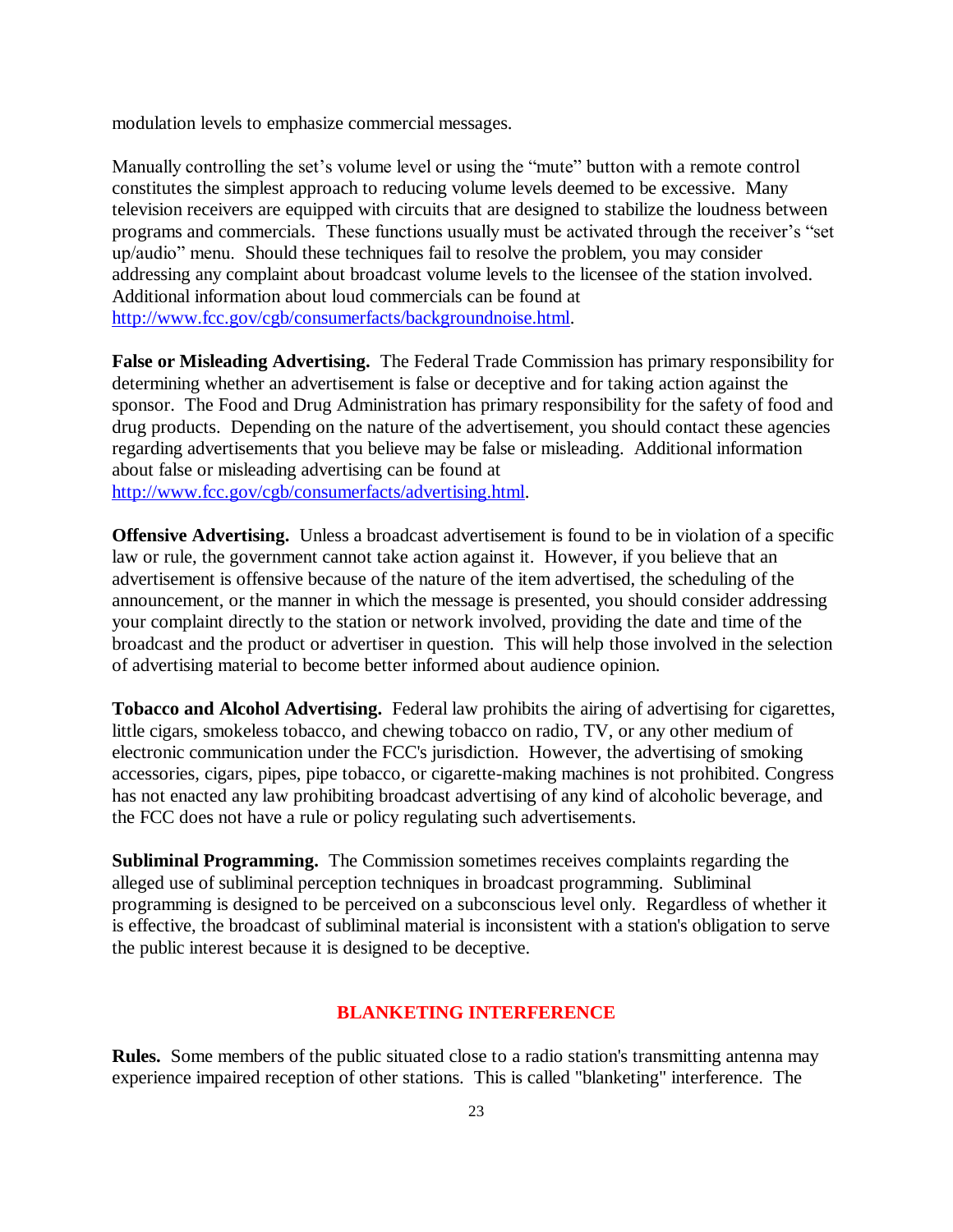Commission's rules impose certain obligations on licensees to resolve such interference complaints. Complaints about such interference involving radio stations are handled by the Media Bureau's Audio Division. Blanketing interference is a less common occurrence with television stations than with radio stations due to the location and height of TV transmitting antennas. If this phenomenon does occur with a television station, the Media Bureau's Video Division will handle complaints on a case-by case-basis, subject to the radio guidelines noted below.

At the outset, the policy is designed to provide protection from interference for individuals within a certain distance from a station (in an area known as the station's "blanketing contour") and only involving electronic devices that pick up an over-the-air signal from a broadcast radio or television station. Thus, stations are **not** required to resolve interference complaints involving the following:

- A complaint from a party located outside of the station's blanketing contour (115 dBu contour for FM stations, 1 V/m contour for AM stations).
- Improperly installed antenna systems.
- Use of high gain antennas or antenna booster amplifiers.
- Mobile receivers, including but not limited to car radios, portable stereos or cellular phones.
- Non-radio frequency ("RF") devices, including but not limited to, tape recorders, CD players, MP3 players or "land-line" telephones.
- Cordless telephones.

For complaints from parties located within the station's blanketing contour involving non-mobile television or radio receivers, a station must resolve the interference complaint at no cost to the complaining party if the party notifies the station of the problem during the first year that the station operates its new or modified facilities. For similar complaints received after the first year of such operation has passed, although the station is not financially responsible for resolving the complaint, it must provide effective technical assistance to the complaining party. These efforts must include the provision of information and assistance sufficiently specific to enable the complaining party to eliminate all blanketing interference and not simply an attempt by the station to correct the problems. Such assistance entails providing specific details about proper corrective measures to resolve the blanketing interference. For example, stations should provide the complaining party with diagrams and descriptions which explain how and where to use radiofrequency chokes, ferrite cores, filters, and/or shielded cable. In addition, effective technical assistance also includes recommending replacement equipment that would work better in high radiofrequency fields. Effective technical assistance does not mean referring the complainant to the equipment manufacturer.

**How to Resolve Blanketing Interference Problems.** If you believe that you are receiving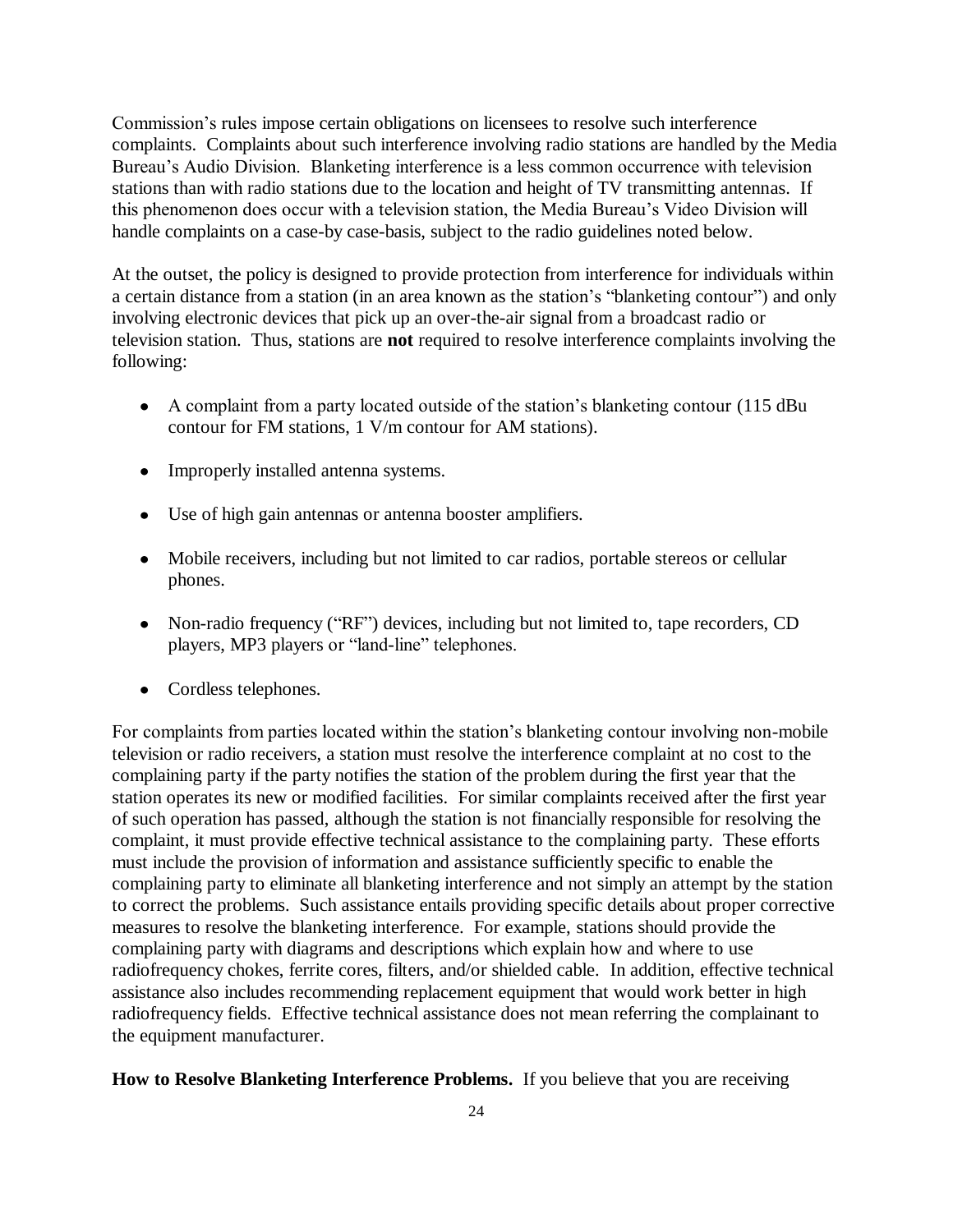blanketing or any other type of interference to broadcast reception, we encourage you to first communicate directly, in writing, with the licensee of the station that you believe is causing the interference. If the licensee does not satisfactorily resolve the problem, you can mail, fax, or email a complaint to us as follows:

| For radio stations: | <b>Federal Communications Commission</b><br>Audio Division, Media Bureau<br>445 12th St., S.W.<br>Washington, D.C. 20554 |
|---------------------|--------------------------------------------------------------------------------------------------------------------------|
|                     | Fax number: (202) 418-1411<br>E-mail address: radioinfo@fcc.gov                                                          |
| For TV stations:    | <b>Federal Communications Commission</b><br>Video Division, Media Bureau<br>445 12th St., S.W.<br>Washington, D.C. 20554 |
|                     | Fax number: (202) 418-2827<br>E-mail address: tvinfo@fcc.gov                                                             |

Your complaint should include: (1) your name, address, and phone number; (2) the call letters of each station involved; (3) each location at which the interference occurs; and (4) each specific device receiving the interference. The more specific your complaint is, the easier it is for us and any station involved to identify and resolve the interference problem.

#### **OTHER INTERFERENCE ISSUES**

In many cases in which you receive interference on your television set or radio, the source of the problem could be with your equipment, which may not be adequately designed with circuitry or filtering to reject the unwanted signals of nearby transmitters. We recommend that you contact the equipment manufacturer or the store at which the equipment was purchased to attempt to resolve the interference problem. You can find more information about broadcast interference on the Commission's website, at [http://www.fcc.gov/cgb/consumerfacts/interference.html.](http://www.fcc.gov/cgb/consumerfacts/interference.html)

#### **THE LOCAL PUBLIC INSPECTION FILE**

**Requirement to Maintain a Public Inspection File.** Our rules require that all licensees and permittees of TV and radio stations and applicants for new broadcast stations maintain a file available for public inspection. This file must contain documents relevant to the station's operation and dealings with the community and the FCC. The public inspection file generally must be maintained at the station's main studio. To obtain the location and phone number of a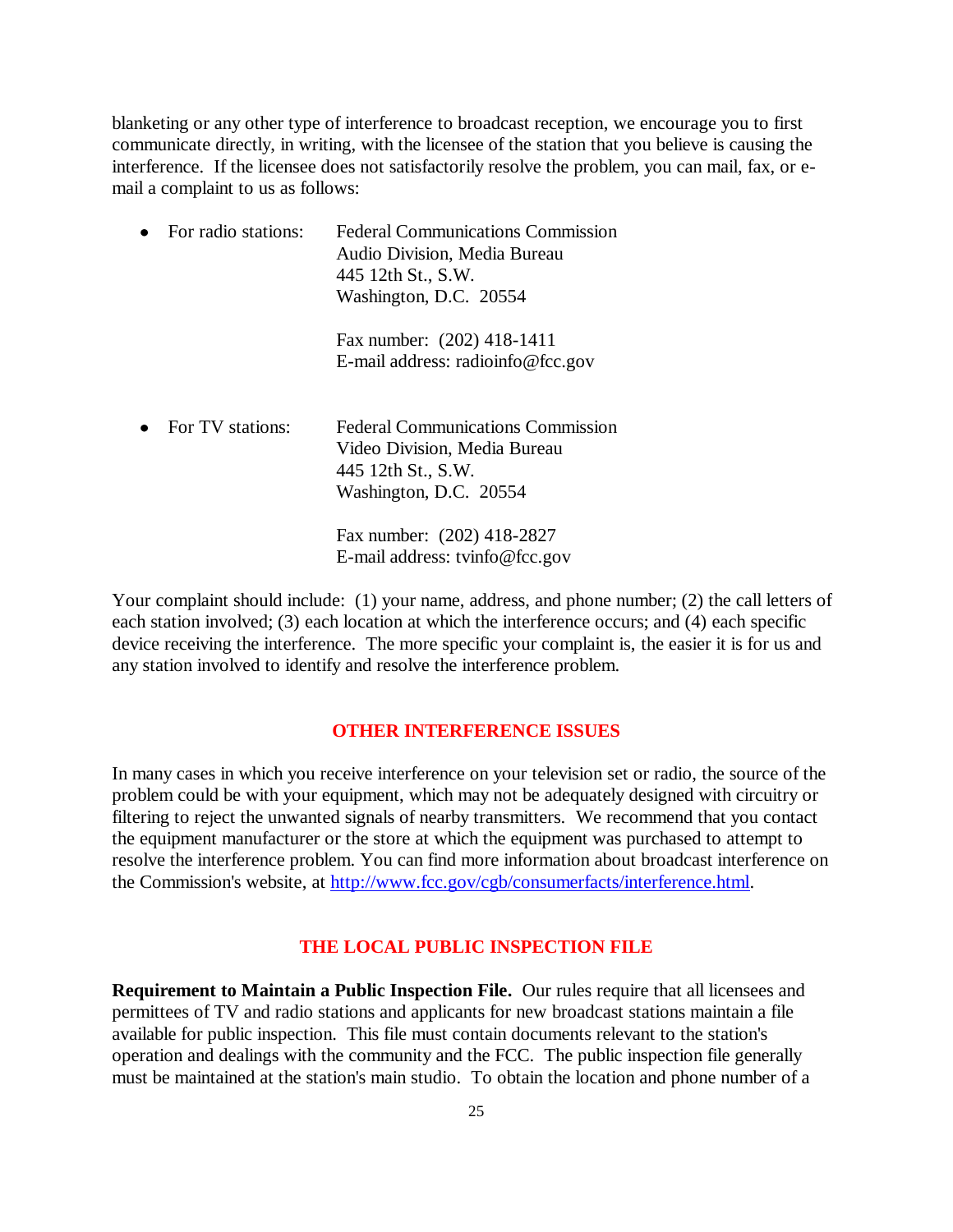station's main studio, consult your local telephone directory, or call the station's business office. You may also be able to find this information on the station's Internet website, if one exists.

**Purpose of the File.** Because we do not routinely monitor each station's programming and operations, viewers and listeners are an important source of information about the nature of their area stations' programming, operations, and compliance with their FCC obligations. The documents contained in each station's public inspection file have information about the station that can assist the public in this important monitoring role.

As discussed in this Manual, every station has an obligation to provide news, public affairs, and other programming that specifically treats the important issues facing its community, and to comply with the Communications Act, the Commission's rules, and the terms of its station license. We encourage a continuing dialogue between broadcasters and members of the public to ensure that stations meet their obligations and remain responsive to the needs of the local community. Because you watch and listen to the stations that we license, you can be a valuable and effective advocate to ensure that your area's stations comply with their localism obligation and other FCC requirements.

**Viewing the Public Inspection File.** Each broadcast licensee, permittee, and applicant must make its station public inspection file available to members of the public at any time during regular business hours. Although you do not need to make an appointment to view the file, making one may be helpful both to the station and to you.

A station that chooses to maintain all or part of its public file on a computer database must provide you a computer terminal if you wish to review the file. As of a date to be determined, television stations will also be required to post most of the content of their public files on their Internet websites, if they have them, or on their state broadcasters association's website, if permitted. Radio stations have not yet been required to post their files on their websites, but may do so if they wish. If you want to view a station's public file over the Internet, you should check its website or contact the station to determine if the file is posted.

You may request copies of materials in the file, which the station must provide to you at a reasonable charge, by visiting the station in person. In addition, if the station's public file is located outside of its community of license (and you live within the station's service area *and* your request does not involve the station's political file), you may request copies of materials in the file over the telephone. To facilitate telephone requests, we require stations to provide you a copy of the current version of this Manual free of charge if you so request. The Manual can help you identify other documents you may ask to have mailed to you. Stations should assist callers in this process and answer questions you may have about the actual contents of the public file. This information may include, for example, the number of pages and time periods covered by a particular ownership report or children's television programming report, or the types of applications actually maintained in the station's public file and the dates on which they were filed with the FCC. Finally, if you ask a broadcast station for photocopies of material in its public inspection file, the station may require you to pay for those photocopies. Therefore, the station may require a guarantee of payment in advance (such as with a deposit or a credit card). The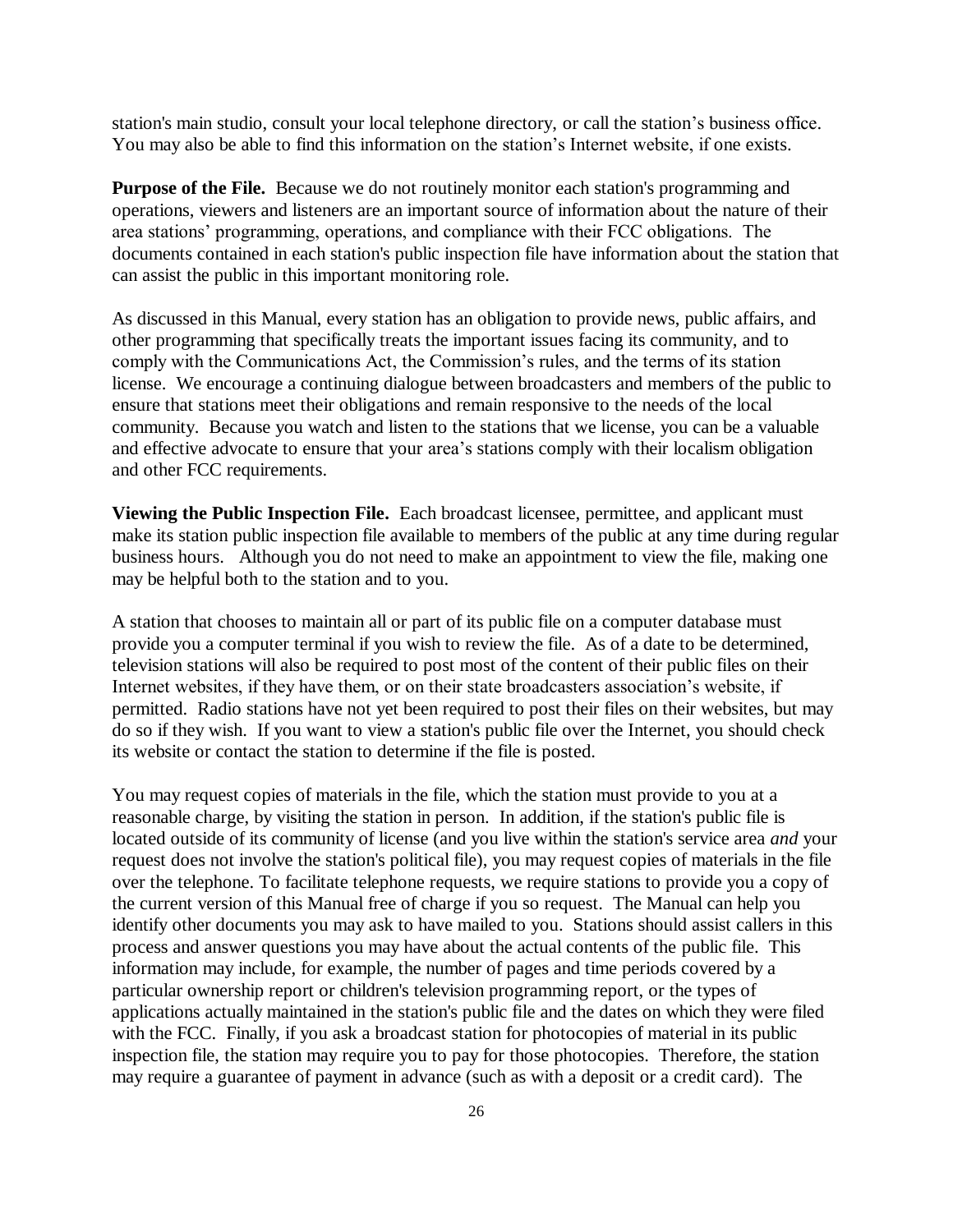station must pay the postage for copies requested by telephone. Stations must fulfill requests for copies within a reasonable period of time, which generally should not exceed seven calendar days after the request is made. For additional information on these public file requirements, see [http://www.fcc.gov/eb/broadcast/pif.html.](http://www.fcc.gov/eb/broadcast/pif.html)

**Contents of the File.** The following materials must be maintained in each station public inspection file:

**The License.** Stations must keep a copy of their current FCC construction permit or license in the public file, together with any material documenting Commission-approved modifications to the authorization. The license or permit reflects the station's authorized technical parameters (such as its frequency, call letters, operating power and transmitter location), as well as any special conditions imposed by the FCC on the station's operation. It also indicates when it was issued and when it will expire.

**Applications and Related Materials.** The public file must contain copies of all applications involving the station filed with the Commission that are still pending before either the FCC or the courts. These include applications to sell the station or to modify its facilities (for example, to increase power, change the antenna system, or change the transmitter location). If a petition to deny any application was filed, the file must contain a statement to that effect, and the name and address of the petitioning party. Applications must be maintained until "final" FCC action on them, when the action can no longer be appealed or reversed.

The station must also keep copies of any granted construction permit or assignment or transfer application if its grant required us to waive our rules. Applications that required a waiver, together with any related material, will reflect each particular rule that we waived, and must be maintained as long as any such waiver remains in effect.

Also, if the FCC renewed the station license for less than a full term, the station must keep that renewal application (FCC Form 303-S) in the file until grant of its next renewal application by final FCC action. We may grant such a short-term renewal when we are concerned about the station's performance over the previous term. These concerns will be reflected in the renewal-related materials in the public file.

**Citizen Agreements.** Commercial stations must keep copies of any written agreements that they make with local viewers or listeners. These "citizen agreements" may deal with programming, employment, or other issues of community concern. The station must keep these agreements in the public file for as long as they are in effect.

**Contour Maps.** The public file must contain copies of any station service contour maps or other information submitted with any application filed with the FCC that reflects the station's service contours and/or its main studio and transmitter locations. The Commission's application forms require submission of contour maps only from stations that do not certify that their signals cover their city of license. These documents must stay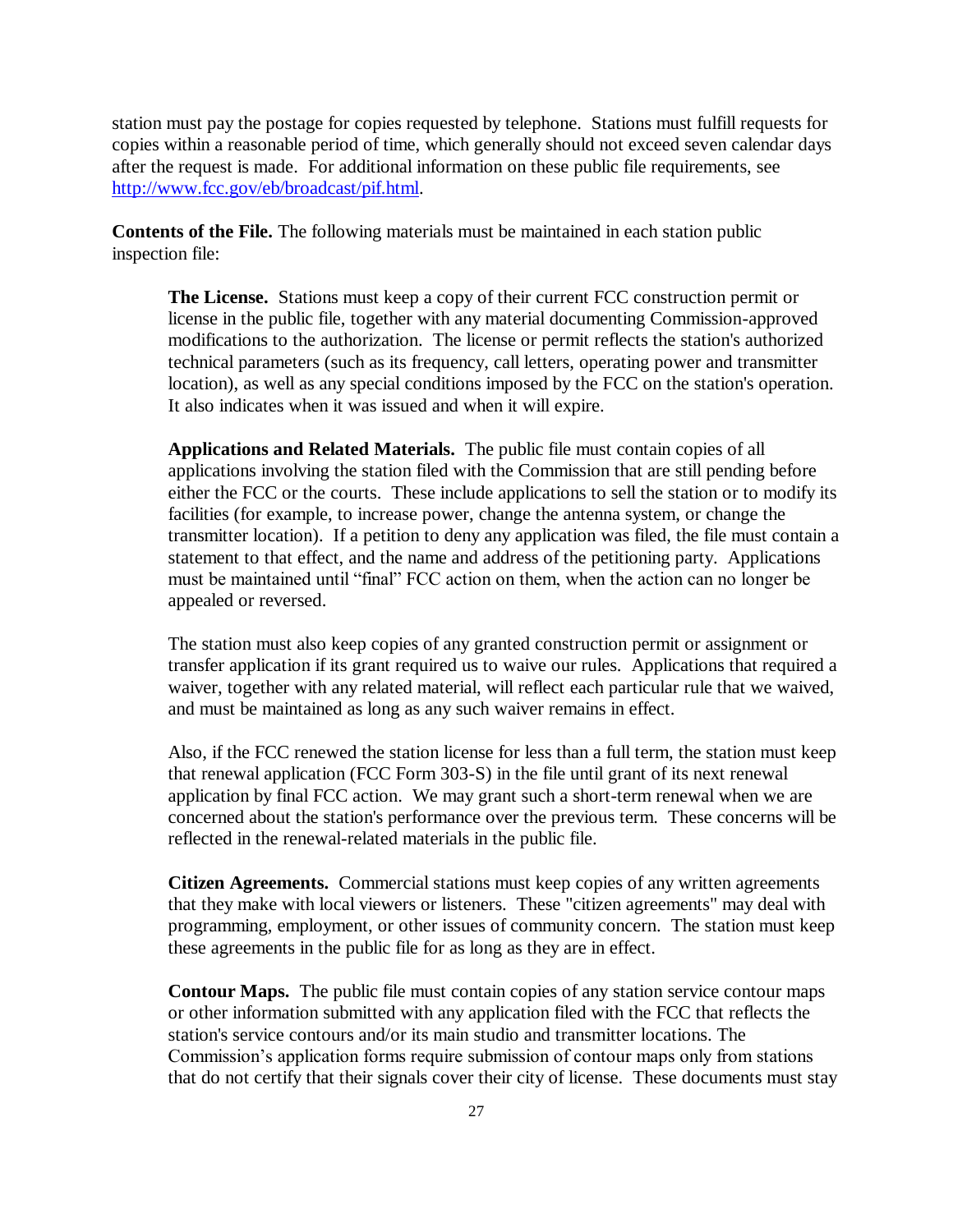in the file for as long as they remain current and accurate regarding the station.

**Material Relating to an FCC Investigation or Complaint.** Stations must keep material relating to any matter that is the subject of an FCC investigation (including EEO audits) or a complaint that the station has violated the Communications Act or FCC rules. The station must keep this material in its file until the FCC notifies it that the material may be discarded. Since the FCC is not involved in disputes regarding matters unrelated to the Communications Act or FCC rules, such as private contractual disputes, stations do not have to retain material relating to such disputes in the public file.

**Ownership Reports and Related Material.** The public file must contain a copy of the most recent, complete ownership report (FCC Form 323 for commercial stations, FCC Form 323-E for noncommercial educational stations) filed for the station. Among other things, these reports disclose the names of the owners of the station licensee and their ownership interests, list any contracts related to the station that are required to be filed with the FCC, and identify any interests in other broadcast stations held by the station licensee or its owners.

**List of Contracts Required to be Filed with the FCC.** Stations must keep in the public file either copies of all the contracts that they have to file with the FCC, or an up-to-date list identifying all such contracts. If the station keeps a list and a member of the public asks to see copies of the actual contracts, the station must provide the copies to the requester within seven calendar days. Contracts required to be maintained or listed in the public inspection file include:

- contracts relating to network service (network affiliation contracts);
- contracts relating to ownership or control of the licensee or permittee or its stock. Examples include articles of incorporation, bylaws, agreements providing for the assignment of a license or permit or affecting stock ownership or voting rights (stock options, pledges, or proxies), and mortgage or loan agreements that restrict the licensee or permittee's freedom of operation; and
- management consultant agreements with independent contractors, and contracts relating to the utilization in a management capacity of any person other than an officer, director, or regular employee of the licensee.

**Political File.** Stations must keep a file which contains "a complete record of a request to purchase broadcast time that: (A) is made by or on behalf of a legally qualified candidate for public office; or (B) communicates a message relating to any political matter of national importance, including: (i) a legally qualified candidate; (ii) any election to federal office; or (iii) a national legislative issue of public importance." The file must identify how the station responded to such requests and, if the request was granted, the charges made, a schedule of time purchased, the times the spots actually aired, the rates charged, and the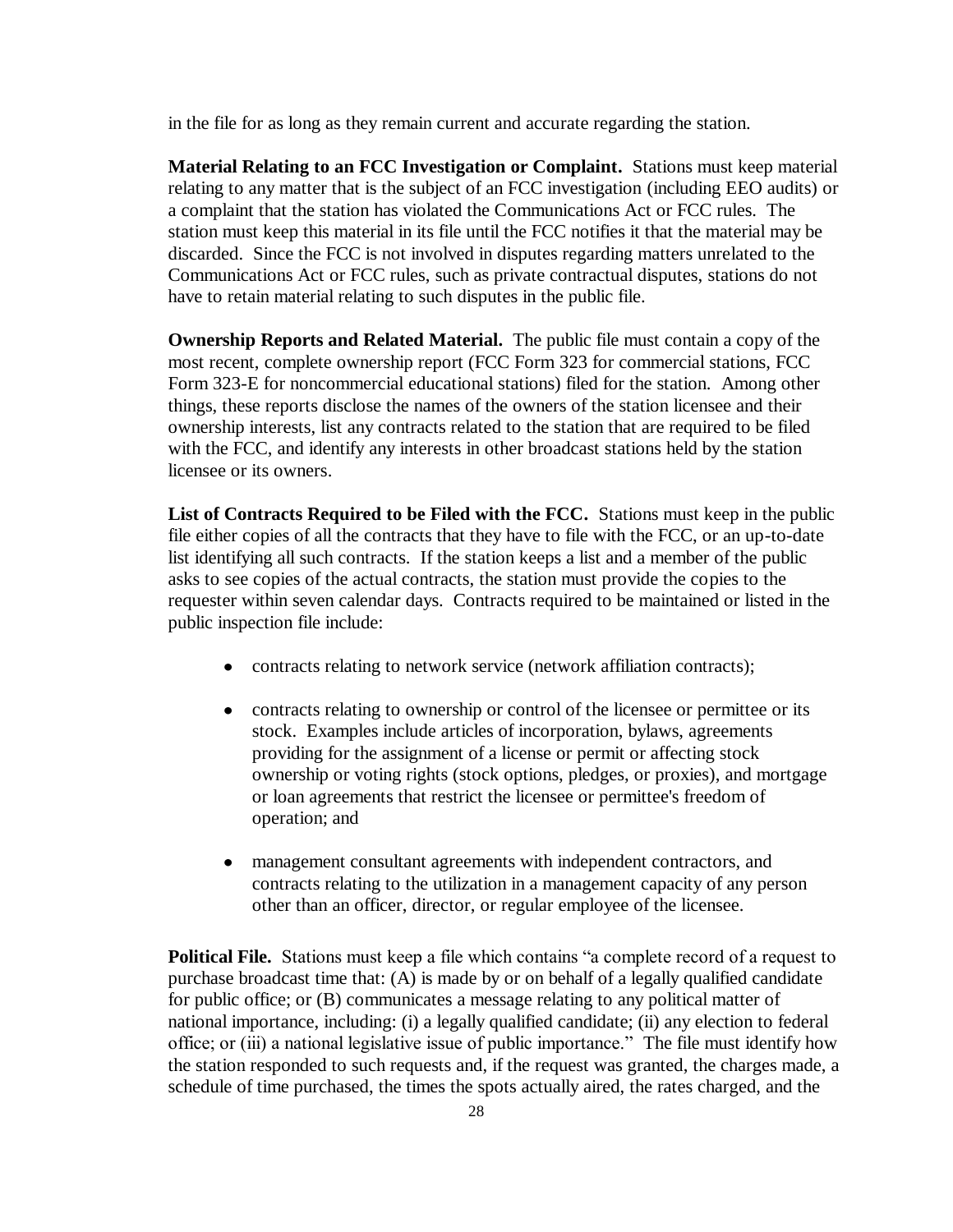classes of time purchased. The file also must reflect any free time provided to a candidate. The station must keep the political records in the file for two years after the spot airs. (You can find more information regarding the political broadcasting laws at pages 13-14 of this Manual.)

**EEO Materials.** As noted earlier, licensees must submit certain forms containing EEO information and include copies in their station public files. Thus, all stations employing five or more full-time employees must put an EEO public file report in their station public file each year. We also require each radio and TV station licensee to file a Form 396 EEO Program Report with its license renewal application and to include the Report in its public file. Those licensees that file a Form 397 Broadcast Mid-Term Report must also include a copy in the public file. These materials must be retained in the file until final action on the station's next license renewal application. A new station applicant or prospective station buyer, if it intends to employ five or more full-time employees, must file a Form 396-A Broadcast EEO Model Program Report with its new station assignment or transfer application and the Report must be included in the public file as a part of the underlying application and retained in the file until the grant of the underlying application becomes final. (You can find more information regarding the EEO rules at pages 20-21 of this Manual.)

**"The Public and Broadcasting."** Stations must keep a copy of the current version of this Manual in the public file and provide a copy, upon request, to any member of the public. As noted above, you can also request a copy from the FCC or access it on our Internet website at [http://www.fcc.gov/mb/audio/decdoc/public\\_and\\_broadcasting.html.](http://www.fcc.gov/mb/audio/decdoc/public_and_broadcasting.html)

**Letters and E-Mails from the Public.** Commercial stations must keep in their files, for at least three years, written comments, suggestions, and e-mails received from the public regarding their operation. (Noncommercial educational stations are not subject to this requirement.) This obligation is limited to comments, suggestions, and e-mails sent to station management or a publicized station address. Letters need not be placed in the public inspection file when the author has requested that the letter not be made public or when the licensee feels that it should be excluded from public inspection because of the nature of its content (such as defamatory or obscene letters). Moreover, although television stations that post their public file materials on their websites must include emails received from the public, they need not post letters from the public, as long as they include hard copies of such letters in their public files, and a notice on their website that the letters can be located in the file. As noted above, all or a part of a station public file may be maintained on a computer database, as long as a computer terminal is made available, at the location of the file, for members of the public who wish to review the file. Accordingly, as an alternative to maintaining hard copies of e-mails in the public file, a station may place the e-mails on a computer database, as long as a terminal is made available at the location of the public file to members of the public who wish to review the file.

**Quarterly Programming Reports.** Every three months, each broadcast radio and television station licensee must prepare and place in its station public file a list of programs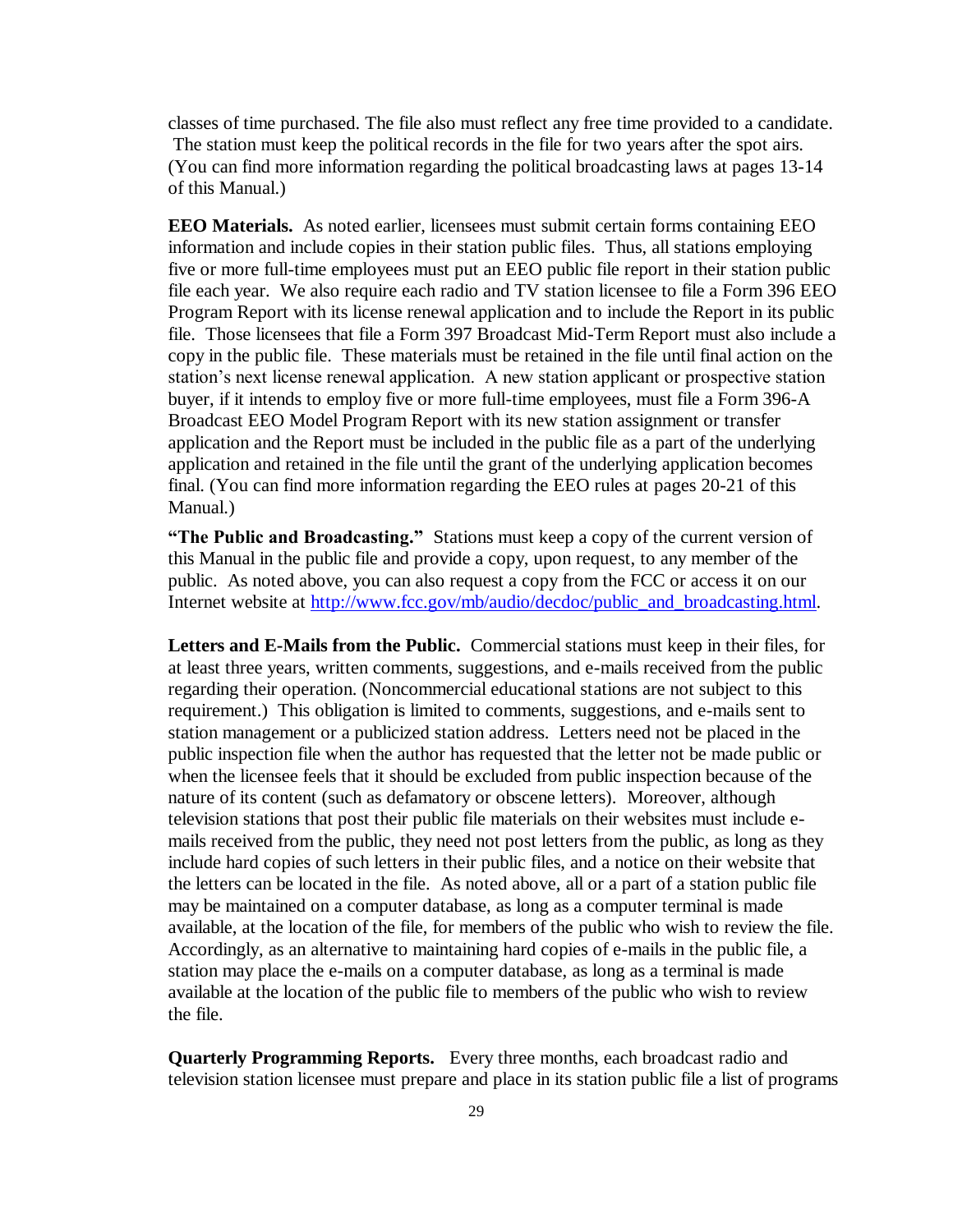containing its most significant treatment of community issues during the preceding three months ("issues/programs lists"). The list must briefly describe both the issue and the programming during which the issue was discussed, including the date and time that each such program was aired and its title and duration. The licensee must keep these lists in the file until the next grant of the station renewal application has become final. Television stations will be required to file a Standardized Television Disclosure Form instead of these lists once that form is approved and made available. The form, which will also be filed quarterly, will require commercial and noncommercial educational television broadcasters to provide detailed information on the efforts of their station to provide programming responsive to issues facing their communities in a standardized format.

**Children's Television Programming Reports.** As discussed at pages 17-18 of this Manual, the Children's Television Act of 1990 and our rules require each TV station to serve the educational and informational needs of children by means of its overall programming and through programming that is specifically designed to serve such needs. Commercial TV stations must make and retain in their files Children's Television Programming Reports (FCC Form 398) identifying the educational and informational programming for children aired by the station. (Noncommercial educational stations are not required to prepare these reports.) The report must include the name of the person at the station responsible for collecting comments on the station's compliance with the Children's Television Act. The station has to prepare these reports each calendar quarter, and it must place them in the public file separate from the file's other material. The licensee must keep these lists in the file until the next grant of the station renewal application has become final. You can also view each station's reports on our website at [http://www.fcc.gov/parents/localprograms.html.](http://www.fcc.gov/parents/localprograms.html)

**Records Regarding Children's Programming Commercial Limits.** As also discussed at page 17 of this Manual, the Children's Television Act of 1990 and our rules limit the type and amount of advertising that may be aired during TV programming directed to children 12 and under. Stations must keep records that substantiate compliance with this limitation in their public files and retain them until the next grant of the station renewal application has become final.

**Time Brokerage Agreements.** A time brokerage agreement is a type of contract that generally involves a station's sale of blocks of airtime to a third-party broker, who then supplies the programming to fill that time and sells the commercial spot announcements to support the programming. Commercial radio and television stations must keep in their public files a copy of every agreement involving: (1) time brokerage of that station, or (2) time brokerage by any other station owned by the same licensee. These agreements must be maintained in the file for as long as they are in force.

**Lists of Donors.** Noncommercial educational television and radio stations must keep in their public files a list of donors supporting each specific program. These lists must be retained for two years after the program at issue airs.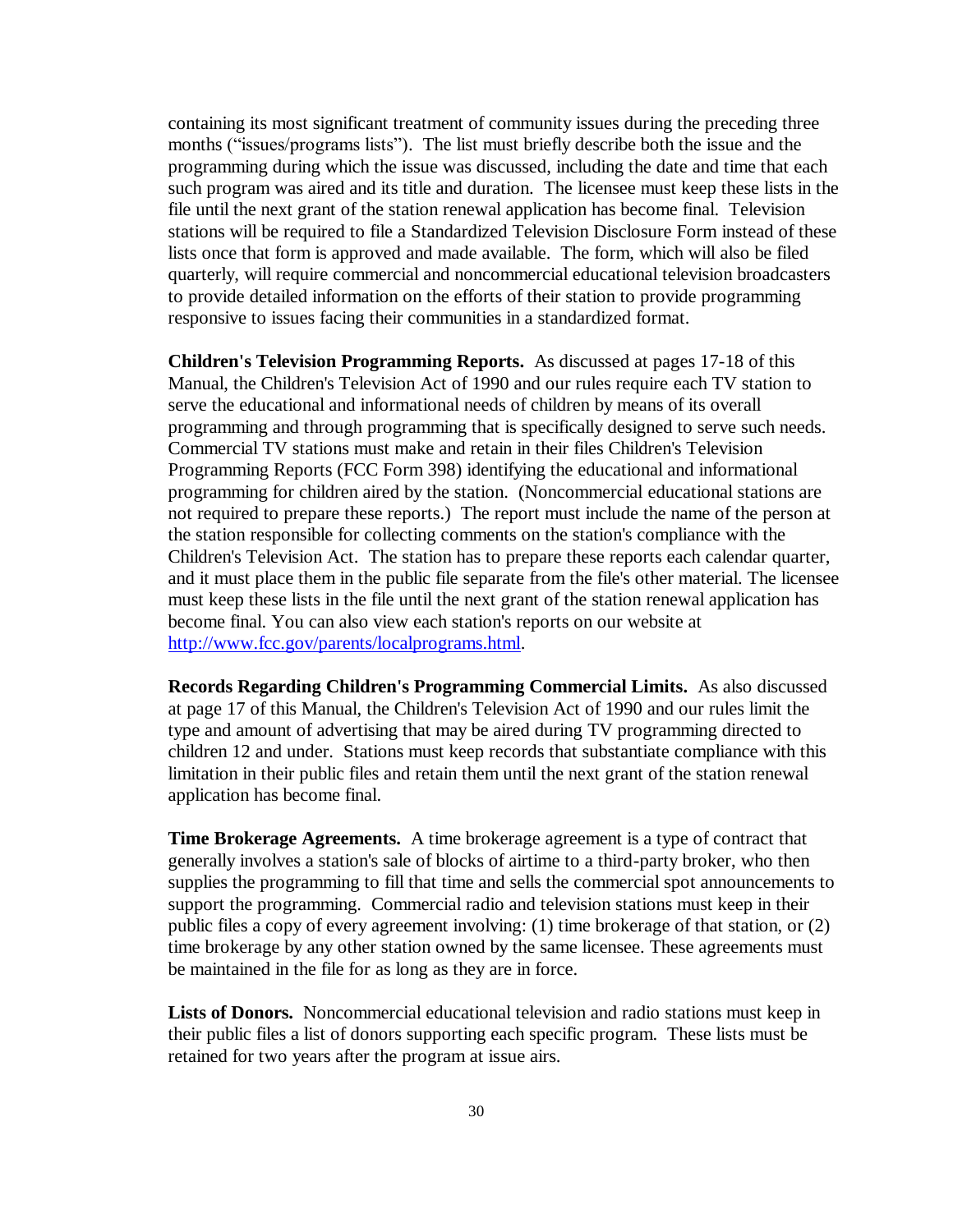**Local Public Notice Announcements.** As discussed at pages 10-11 of this Manual, when someone files an application to build a new station or to renew, sell, or modify an existing station, we generally require the applicant to make a series of local announcements to inform the public of the application's existence and nature. These announcements are either published in a local newspaper or made over the air on the station, and are intended to give the public an opportunity to comment on the application. A statement certifying compliance with this requirement, including the dates and times that notice was given, must be placed in the public file. The only exception to this public notice requirement is when the proposed station sale is "pro forma" and will not result in a change of ultimate control, or the modification application does not contemplate a "major change" of the station facilities.

**Must-Carry or Retransmission Consent Election.** The public file for all commercial television stations must also contain documentation of the station's election for carriage over cable and satellite systems. In this regard, there are two ways that a broadcast TV station can choose to be carried over a cable or satellite system: "must-carry" or "retransmission consent." Each is discussed below.

**Must-Carry.** TV stations are generally entitled to be carried on cable television systems in their local markets. A station that chooses to exercise this right receives no compensation from the cable system. Satellite carriers may decide to offer local stations in a designated market area. If they choose to offer one station, then they must carry all the stations in that market that request carriage.

**Retransmission Consent.** Instead of exercising their "must-carry" rights, commercial TV stations may choose to receive compensation from a cable system or satellite carrier in return for granting permission to the cable system or satellite carrier to carry the station. This option is available only to commercial TV stations. Because it is possible that a station that elects this option may not reach an agreement with the cable system, it may ultimately not be carried by the system.

Every three years, commercial TV stations must decide whether their relationship with each local cable system and satellite carrier that offers local service will be governed by must-carry or by retransmission consent agreements. Each commercial station must keep a copy of its decision in the public file for the three-year period to which it pertains.

Noncommercial stations are not entitled to compensation in return for carriage on a cable or satellite system, but they may request mandatory carriage on the system. A noncommercial station making such a request must keep a copy of the request in the public file for the duration of the period to which it applies.

**DTV Transition Consumer Education Activity Reports.** Each broadcast television station must place in its station public file on a quarterly basis an FCC Form 388 DTV Consumer Education Quarterly Activity Report outlining its efforts during the previous quarter to educate consumers on the transition to digital television. These reports must be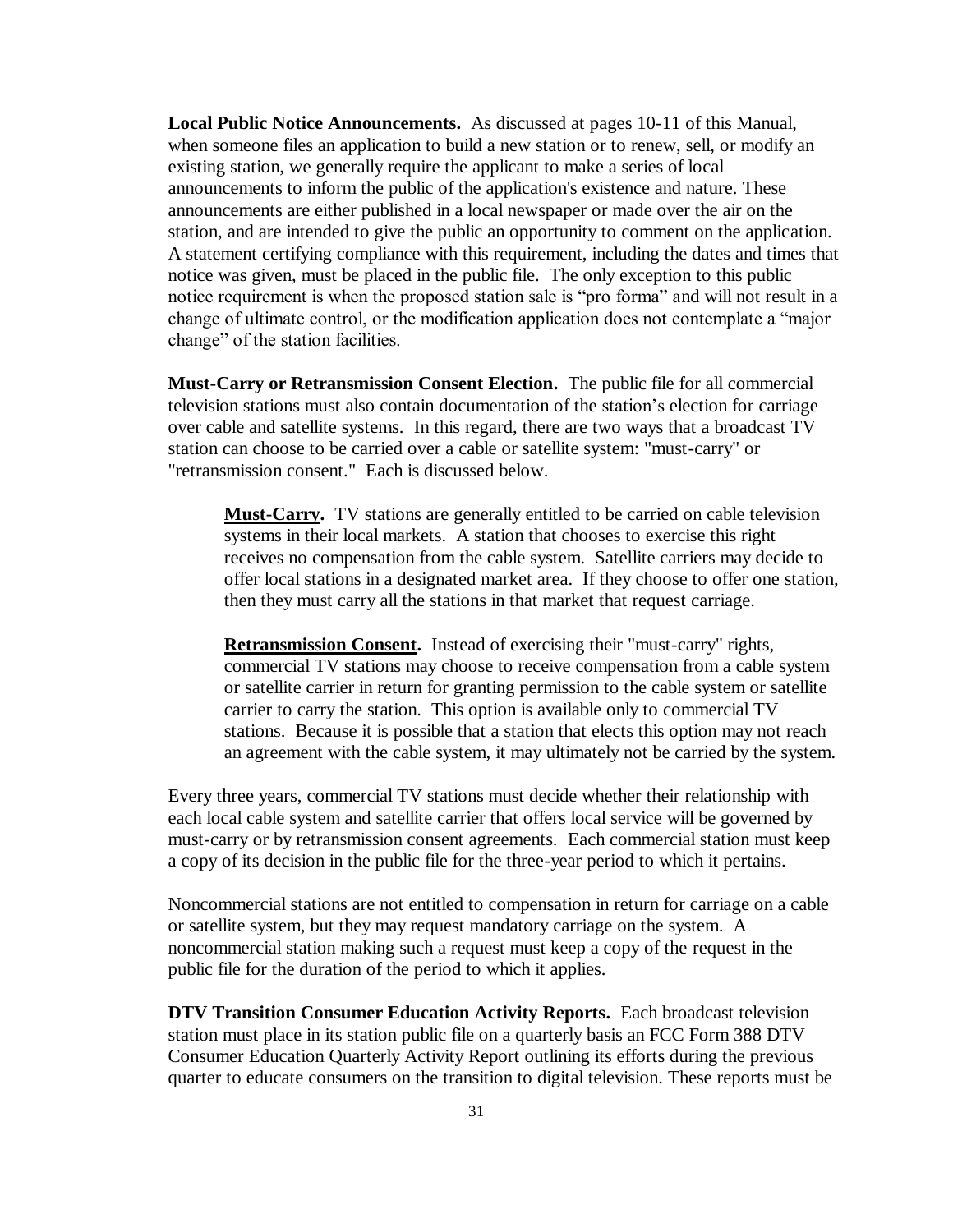maintained in the file for one year. Additional information about the DTV transition can be found at page 9 of this Manual.

#### **COMMENTS OR COMPLAINTS ABOUT A STATION**

**Comments to Stations and Networks.** If you feel the need to do so, we encourage you to write directly to station management or to network officials to comment on their broadcast service. These are the people responsible for creating and selecting the station's programs and announcements and determining station operation. Letters to station and network officials keep them informed about audience needs and interests, as well as on public opinion on specific material and practices. Individuals and groups can often resolve problems with stations at the local level.

**Comments/Complaints to the FCC.** We give full consideration to the broadcast complaints, comments, and other inquiries that we receive. As stated above, we encourage you to first contact the station or network directly about programming and operating issues. If your concerns are not resolved in this manner, with the exception of complaints about obscene, indecent, or profane programming, which should be submitted in the manner described at page 15 of this Manual, and complaints about blanketing interference discussed at page 24, the best way to provide all the information the FCC needs to process your complaint about other broadcast matters is to complete fully the on-line complaint Form 2000E, which can be found at [http://www.fcc.gov/cgb/complaints.html.](http://www.fcc.gov/cgb/complaints.html) You can also call in, e-mail or file your complaint in hard copy with the FCC's Consumer Center in the following manner:

Federal Communications Commission Consumer & Governmental Affairs Bureau Consumer Inquiries and Complaints Division 445 12th St., S.W. Washington, D.C. 20554

Fax number: (202) 418-0232 Telephone number: (888) 225-5322 (voice); (888)835-5322 (TTY) E-mail address[:fccinfo@fcc.gov](file:///C:\Documents%20and%20Settings\William.Freedman\Local%20Settings\William.Freedman\Local%20Settings\Temporary%20Internet%20Files\OLK1\fccinfo@fcc.gov)

If you are submitting an audio or video tape, DVD, CD or other type of media with your complaint, you should send it to the following address to avoid mail processing damage:

Federal Communications Commission Consumer & Governmental Affairs Bureau Consumer Inquiries and Complaints Division 9300 East Hampton Drive Capitol Heights, Maryland 20743

If you do not use the on-line complaint Form 2000E, your complaint, at a minimum, should